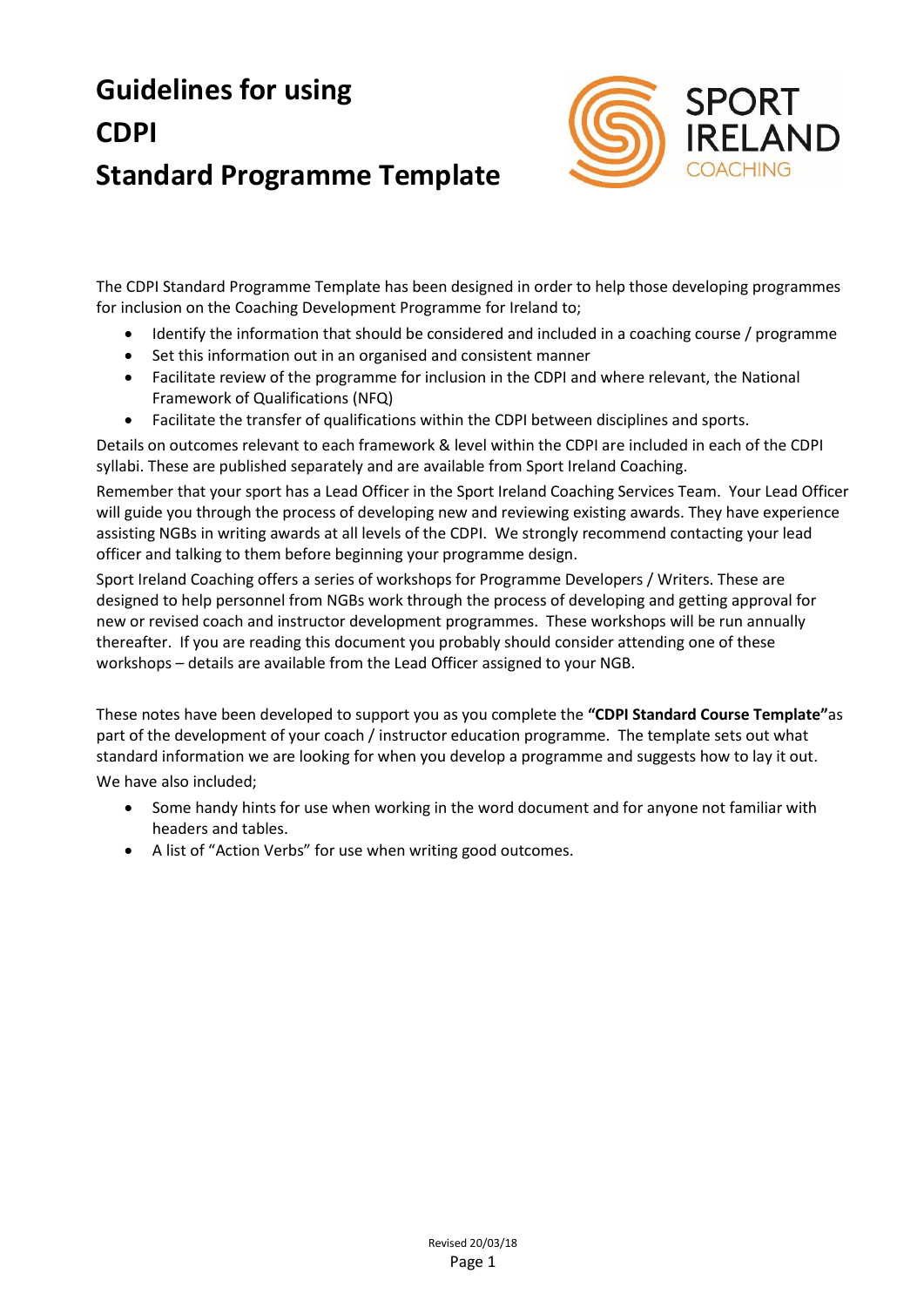#### **What makes a good Coach / Instructor Education Programme?**

Remember that first and foremost you need to design a programme that will develop the skills, knowledge and competencies that *your* coaches or instructors need to deliver safe effective sessions and programmes in *your*  sport. The CDPI exists to support, inform and shape these programmes, but at the end of the day whatever you develop needs to be fit for purpose in *your* sport and in the environment that *your* coaches / instructors operate. That said…..

Learners engaged on a programme of coach education under the CDPI should:

- Wherever possible act in the role of the coach / instructor
- Be practically engaged in the act and process of coaching / instructing
- Be helped to relate the knowledge based material to the practical coaching / instructing activities
- Be able to draw upon and share personal experience

Programme writers and coach / instructor developers\* should:

- Ensure ample opportunity for practice through micro coaching sessions (athletes or peers), tasks, role plays and scenarios
- Bias toward demonstrable and observable behaviours rather than recall of knowledge or theory
- Design the course around the best learning experiences, bearing in mind that people learn differently
- Allow sufficient time to deliver an appropriate, effective, measurable learning experience

The things that Sport Ireland Coaching will be looking for when we review the course materials & delivery are:

• The balance of knowledge based sessions to practical tasks Try to keep as much of the learning as practical as possible The length of the day, rest periods etc. There is a limit to how long people can keep learning so try and avoid long stretches without breaks and evening sessions. The number and duration of practical coaching opportunities per coach / instructor and their duration All coaches / instructors should get the opportunity to run a number of coaching / instructing sessions that are realistic in terms of scenario and duration and which allow them practice and develop their coaching skills. • Sufficient opportunities to provide / receive feedback, time allowed to facilitate this and systems to record feedback. There should be time allowed to provide feedback to individual coaches / instructors and the whole group. Systems for recording this feedback by both C/IDs and coaches should exist. Coach / Instructor Developer to coach ratio The ratio of C/IDs to coaches / instructors needs to be low enough to allow all coaches to lead, and receive feedback on, a sufficient number of coaching sessions. Appropriateness of assessment methods Assessment methods used to determine if a Coach / Instructor has reached an appropriate standard need to be clearly described and reflect and measure the actual skills and knowledge that coaches & instructors need in order to practice safely & effectively. A strong emphasis on the requirement to demonstrate practical coaching / instructional skills is encouraged. Mechanisms for coach support What structures do the NGB provide to support coaches / instructors and help them develop their practice when they leave the coach / instructor training programme. These might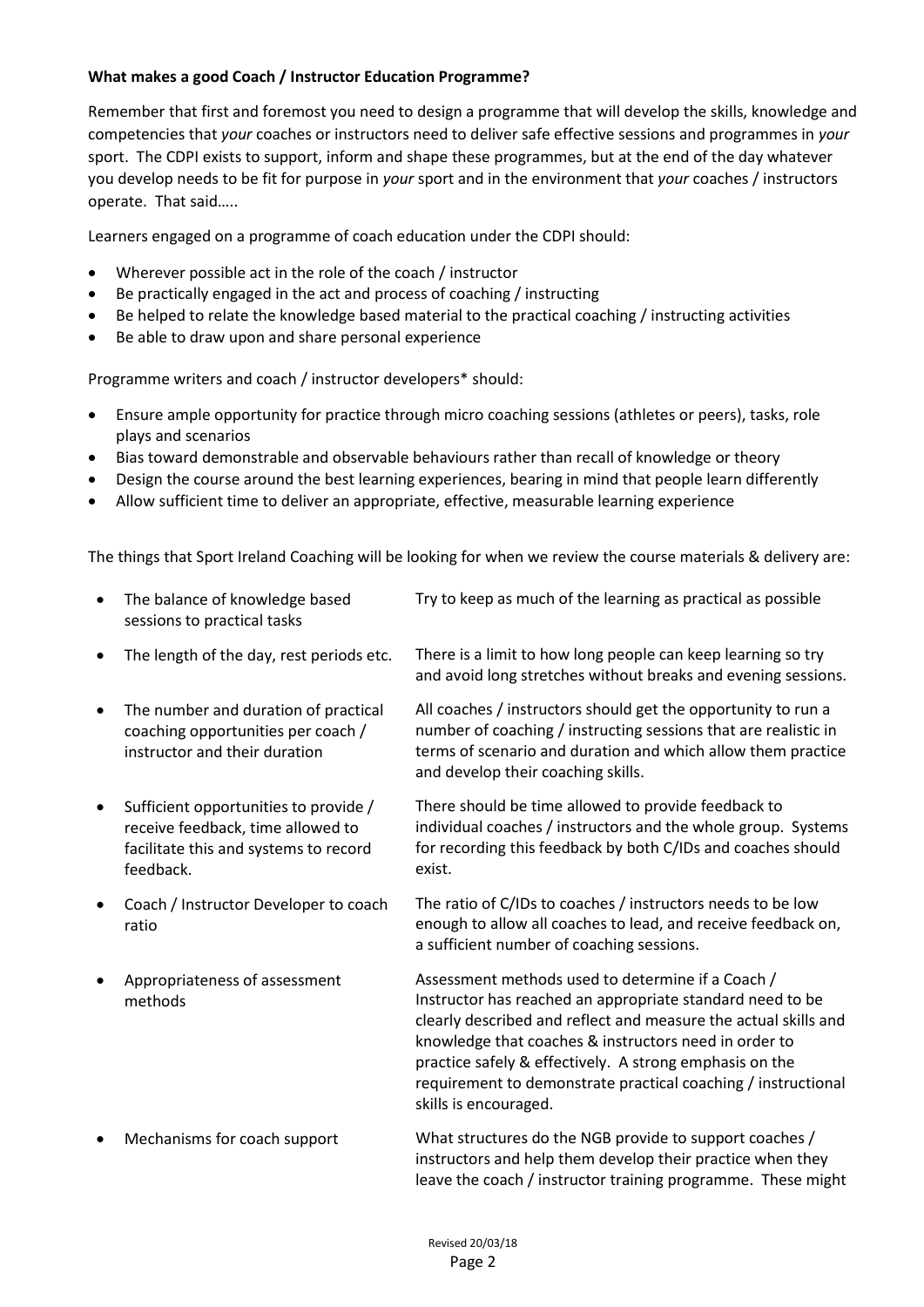include "on the job" supervision / mentoring, communities of practice, newsletters, CPD opportunities etc.

- Use of real life settings & real environments Try to keep courses as realistic as possible, using the environment and scenarios that coaches & instructors will be using as well as, if possible / practical, real participants.
- Inclusion of self directed learning In order to continue to develop, coaches need to take responsibility for their own learning. The use of self-directed learning opportunities within the coach education programme will develop and encourage this habit.
- Reflection on learning and practice Self-reflection is a learned skill and should be Coaches / instructors who develop this skill will be able to use become good at this will be able to continue to learn from their practice.
- \* Coach Developer / Instructor Developer is the term now being used to describe the personnel used to develop coaches & instructors. It replaces "Coach Tutor"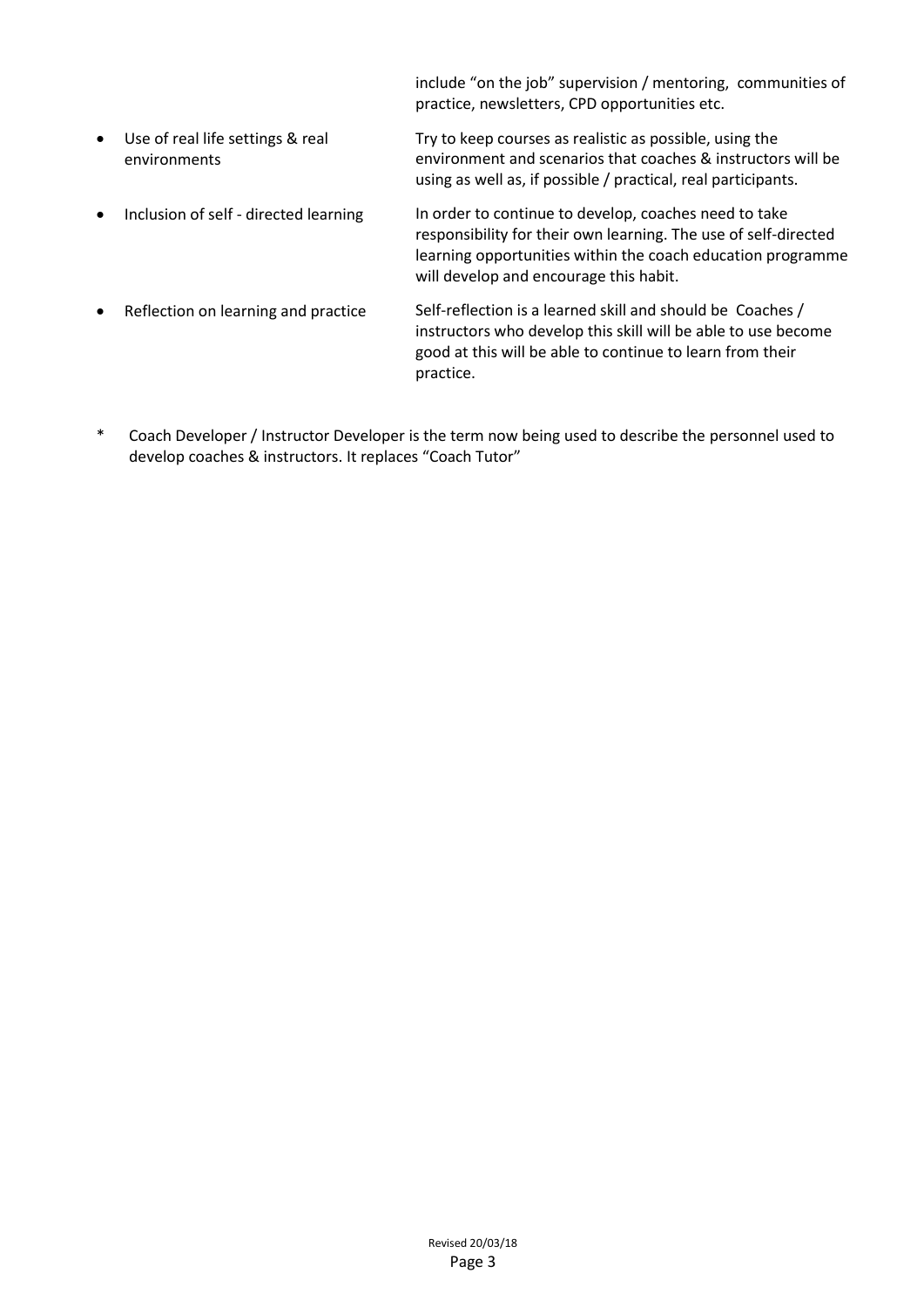| Ref. | <b>Section</b>                    | <b>Notes</b>                                                                                                                                                                                                                                                                                                |  |
|------|-----------------------------------|-------------------------------------------------------------------------------------------------------------------------------------------------------------------------------------------------------------------------------------------------------------------------------------------------------------|--|
|      |                                   | (Text in italics denotes examples)                                                                                                                                                                                                                                                                          |  |
| 1.1  | NGB Logo                          | Insert your NGB's Logo here                                                                                                                                                                                                                                                                                 |  |
| 1.2  | <b>National Governing Body</b>    | Enter the full name of your National Governing Body of Sport                                                                                                                                                                                                                                                |  |
| 1.3  | Name of Award                     | Enter the title of this award as it will be commonly known / advertised<br>Club Tiddlywinks Coach Award                                                                                                                                                                                                     |  |
| 1.4  | This document sets out            | State the aim of this document in simple, broad, terms.<br>This document sets out details for the Irish Tiddlywinks Level 1 Coach training & certification programme including;<br>Role<br>Pre - requisite Requirements<br>Course Syllabus<br>Outline Course programme<br>Assessment Criteria & methodology |  |
| 1.5  | Version number & issued date      | Tracking the version of this document will help you, partners and independent reviewers to avoid confusion and<br>ensure that you are working off the most up to date version of the document.<br>Version:- V1<br>Date Issued :- 10 <sup>th</sup> April 2017                                                |  |
| 1.6  | NGB Name & contact details        | This section records the details of your National Governing Body. It may be appropriate to include the details of<br>the particular person, position or role responsible for the development & implementation of this programme.                                                                            |  |
| 1.7  | <b>CDPI Framework &amp; Level</b> | This indicate which framework the qualification is on and at what Level e.g.<br><b>Sports Coach Framework</b><br>Level 1<br>or<br>Adventure Sports Framework<br><b>Basic Instructor</b>                                                                                                                     |  |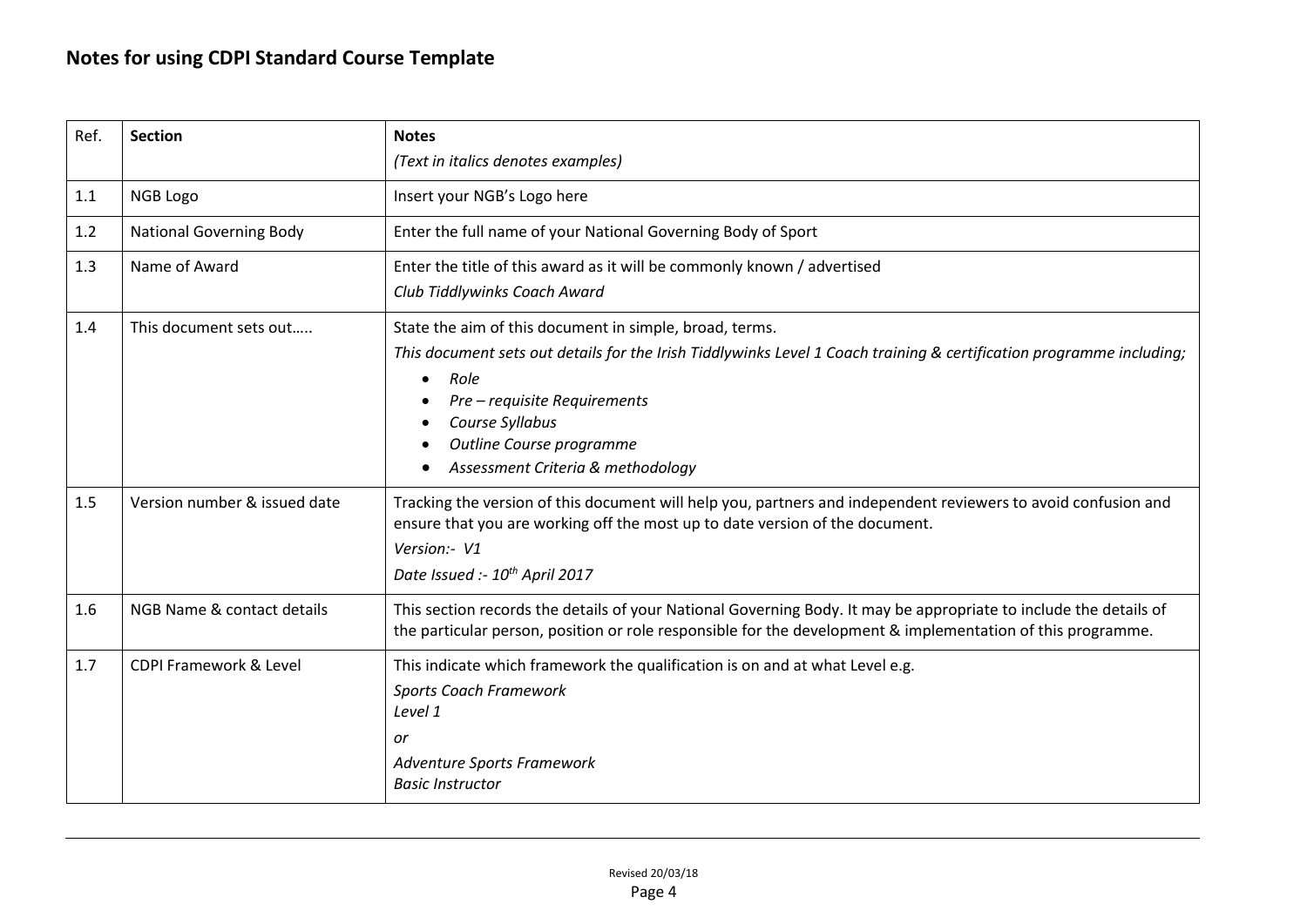| 2.0                    | Coach / Instructor Pathway | The aim of this diagram is to show all of the coach and / or instructor awards that your NGB offers, or plans on<br>offering, and how these awards relate to each other.                                                                                                                                                                                     |
|------------------------|----------------------------|--------------------------------------------------------------------------------------------------------------------------------------------------------------------------------------------------------------------------------------------------------------------------------------------------------------------------------------------------------------|
|                        |                            | As well as the title of each award it may be useful to include a very short description of what that coach /<br>Instructor does.                                                                                                                                                                                                                             |
| Club Tiddlywinks Coach |                            | Introduces and develops players up to Learn to Play & Practice stage of pathway.                                                                                                                                                                                                                                                                             |
|                        |                            | Note that your coach / instructor pathway should be developed in conjunction with the player / athlete /<br>participant capacities identified in your sports version of the LISPA (Lifelong Involvement in Sport and Physical<br>Activity) framework. If you are not sure what this means you should contact your Lead Officer in Sport Ireland<br>Coaching. |

| 3.1 | Role                         | Once qualified, what will this coach / instructor be expected to do, and who will they be working with?<br>The Club Tiddlywinks Coach plans and delivers coaching sessions for beginner and intermediate players.<br>The Assistant Tiddlywinks Coach assists a Club Coach to deliver coaching sessions for beginner and intermediate<br>players.                                                                                                                                                                                                                              |
|-----|------------------------------|-------------------------------------------------------------------------------------------------------------------------------------------------------------------------------------------------------------------------------------------------------------------------------------------------------------------------------------------------------------------------------------------------------------------------------------------------------------------------------------------------------------------------------------------------------------------------------|
| 3.2 | Qualification                | At the end of the training & assessment the Coach / Instructor will receive<br>Irish Tiddlywinks Federation, Club Twiddlywinks Coach Award                                                                                                                                                                                                                                                                                                                                                                                                                                    |
| 3.3 | Format of training programme | Use this section to outline how this programme is run by identifying and outlining each of the different parts or<br>elements and including information like delivery methods, duration etc.<br>Broadly identify each part or element of the training programme (& assessment if separate).<br>How long is each part / element?<br>Who runs each part?<br>How is each part delivered - Contact training, log book, online, practical assessment etc.<br>What is the maximum and minimum number of participants allowed on this course or per Instructor / Coach<br>Developer? |
| 3.4 | Entry requirements           | What do participants need to have, be or be able to do prior to getting onto this course? Criteria might include,<br>but not necessarily limited to;<br>Defined level of personal skills, knowledge, competencies and experience<br>Minimum age,<br>Previous coach qualifications,                                                                                                                                                                                                                                                                                            |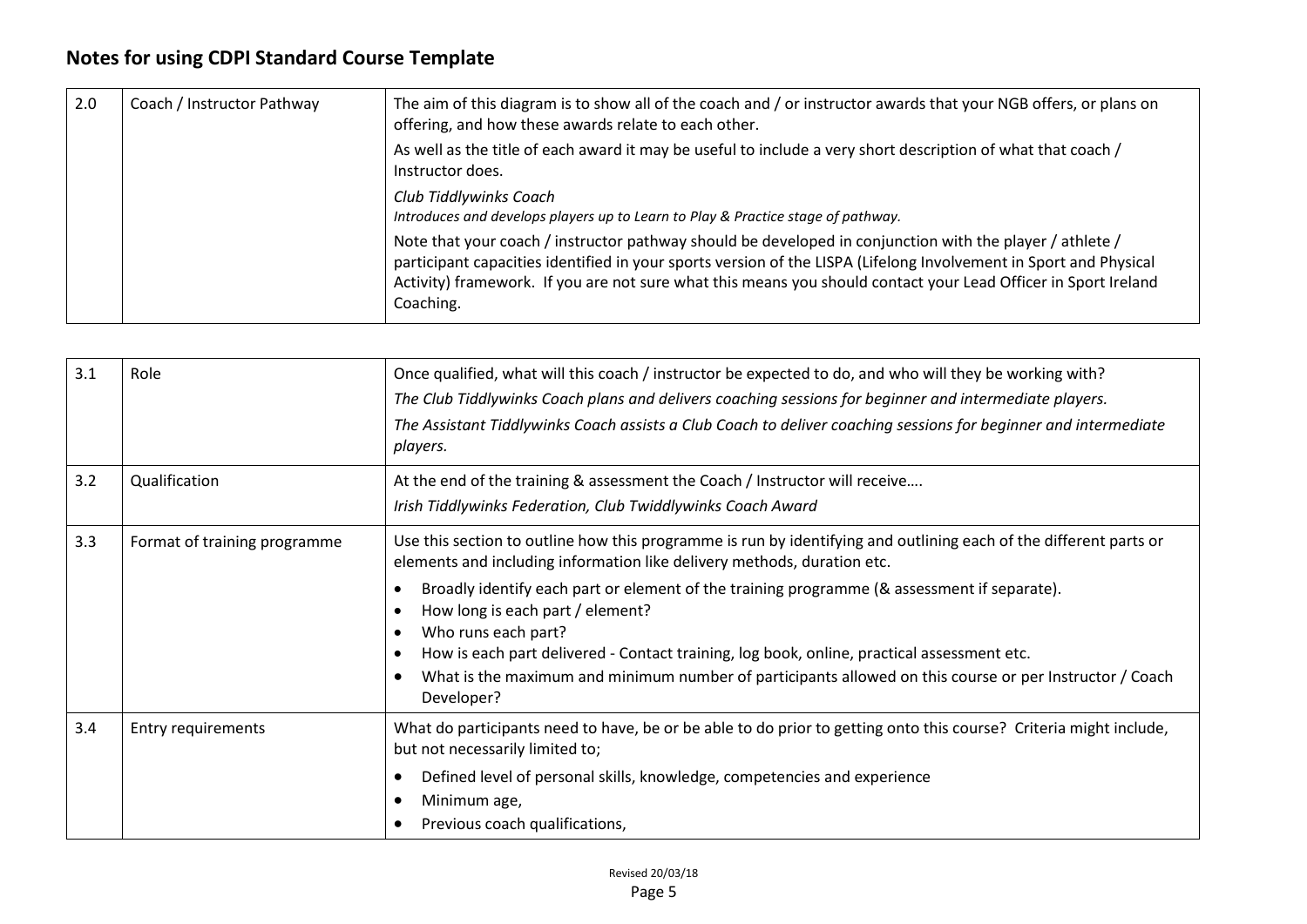|      |                                                         | $\bullet$<br>First aid,<br>Safeguarding certification<br><b>Completion of Garda vetting</b><br>If these requirements are too complex / long to include here then consider including them separately as set out in<br>Appendix 2                                                                                                                                                                                                                                                  |
|------|---------------------------------------------------------|----------------------------------------------------------------------------------------------------------------------------------------------------------------------------------------------------------------------------------------------------------------------------------------------------------------------------------------------------------------------------------------------------------------------------------------------------------------------------------|
| 3.5  | Evidence                                                | How do you want Learners to prove that they have met the entry requirements? Examples might include<br>Membership card<br>Copy of certificate submitted to Instructor developer.<br>Submit Logbook to Coaching Officer                                                                                                                                                                                                                                                           |
| 3.6  | Methodology                                             | How is the course run?<br>The course is run using a mixture of class based and practical sessions during which participants will be introduced<br>to and then have the opportunity to develop and practice practical coaching / instructing skills. Participants will be<br>encouraged through a process of discovery, to identify and develop models for the delivery of skill based and<br>knowledge based sessions and apply these to a variety of scenarios.                 |
| 3.7  | Facilities & equipment required                         | Identify what facilities & equipment are required in order to run the course, or reference where this information is<br>detailed.                                                                                                                                                                                                                                                                                                                                                |
| 3.8  | Support Documentation /<br><b>Materials</b>             | What support materials are available /required to support the delivery of this programme. These might be the<br>NGBs own publications, resources & materials and / or those available from other sources and might include<br>textbooks, manuals, presentations etc.<br>Remember to include information setting up courses, administration, appeals etc. where these support the<br>delivery of this course but are separate from the information normally provided to Learners. |
| 3.9  | Who will run the training course<br>and the assessment? | What people / qualifications are required to deliver what elements of the course?<br>Note the minimum requirements for delivery by CDPI qualified Coach/Instructor Developers and Assessors as set<br>out in the relevant CDPI framework.                                                                                                                                                                                                                                        |
| 3.10 | Assessment                                              | You need to provide a clear process to identify when a candidate has completed all elements of the training to a<br>sufficient standard including if, how and when the coaches / instructors are assessed? This should be outlined in<br>this section.<br>Where assessment is required, a more detailed description of the assessment process, including guidelines for<br>assessors and tracking documentation should be included in Appendix 1.                                |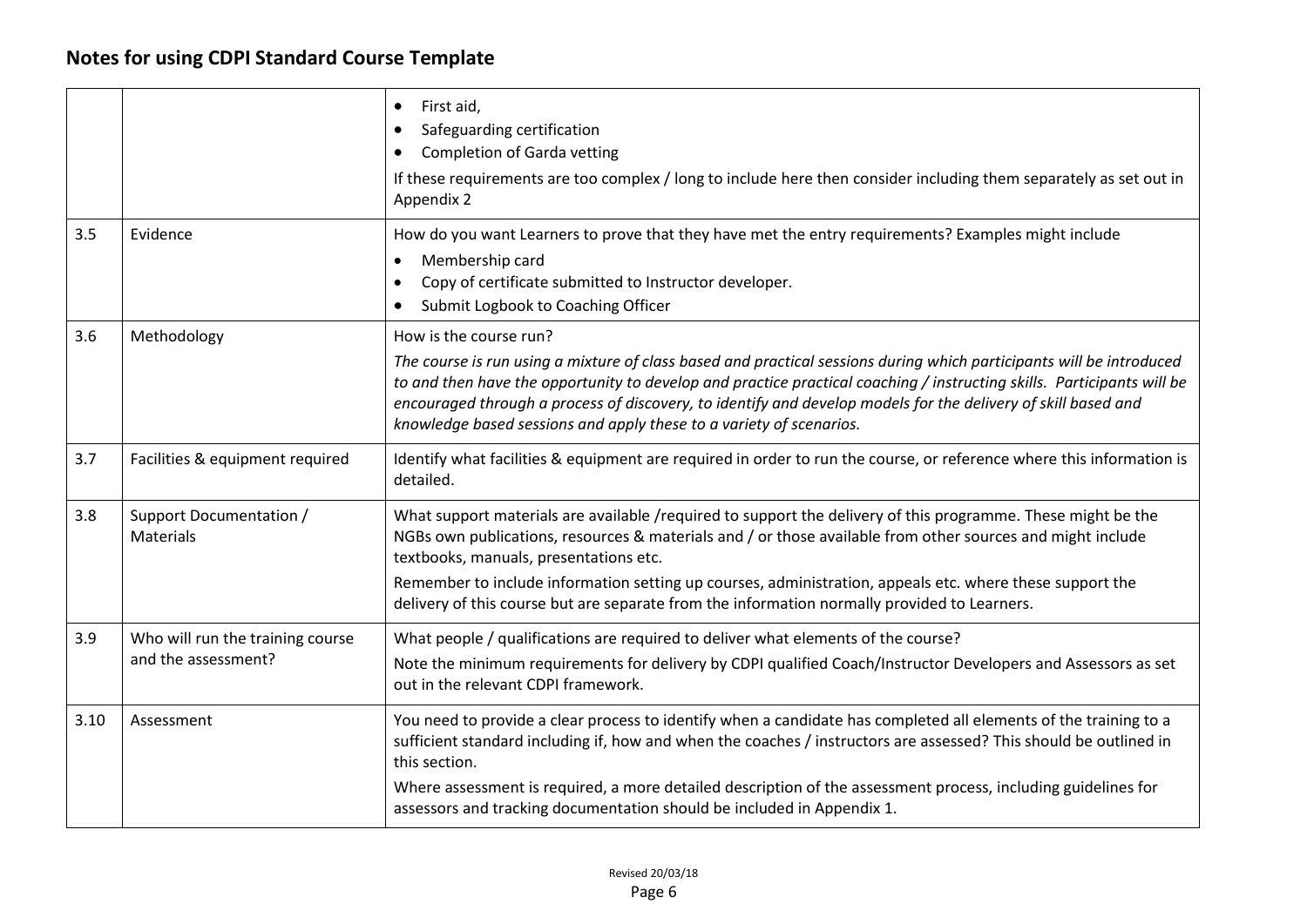| 3.11 | Appeals                                                                | Your NGB should have a clear process for making an appeal, including timeframes for submission & responses. The<br>procedures described for the consideration of appeals should be independent of the people running the course.<br>Use this space to describe the process for appealing the result of a course / assessment or to describe where to<br>find more information on the appeals process.                                                                                                                                                                                   |  |
|------|------------------------------------------------------------------------|-----------------------------------------------------------------------------------------------------------------------------------------------------------------------------------------------------------------------------------------------------------------------------------------------------------------------------------------------------------------------------------------------------------------------------------------------------------------------------------------------------------------------------------------------------------------------------------------|--|
| 3.12 | Certification                                                          | Describe what certification the candidate will receive and who will it be issued by?<br>Upon successful completion of the programme, and submission of appropriate information to the NGB by the<br>Instructor / Coach Developer running the course, the participant will receive;<br>TWI Club Tiddlywinks Coach Certificate (CDPI Level 1)<br>$\bullet$                                                                                                                                                                                                                                |  |
| 3.13 | Conditions on validity of<br>certification & revalidation<br>processes | It is good practice to have a validity period for coach / instructor certification during / after which they have to<br>undertake prescribed tasks or activities designed to ensure that they remain competent and current.<br>Use this section to<br>Identify how long the certificate is valid for?<br>Identify any conditions to the certificate remaining current / valid<br>(current first aid, current membership of NGB etc.)<br>Describe what the coaches / instructors need to do in order to revalidate their qualification<br>(CPD workshops, logged coaching practice etc.) |  |
| 3.14 | <b>Recognition of Prior Learning</b>                                   | Use this section to describe how Learners may get recognition of prior learning to enable entry to the programme<br>or exemption from part or all of the programme.<br>This may include links to other qualifications in your own or other NGBs and / or a process by which other relevant<br>qualifications & experience may be considered.                                                                                                                                                                                                                                            |  |
| 3.15 | Progression                                                            | What, if any, routes exist for the coach / instructor to progress their coach education & qualifications<br>Progression might identify routes to further education or training and should also reference mentorship, informal<br>and non-formal learning experiences.                                                                                                                                                                                                                                                                                                                   |  |
| 3.16 | Transferability                                                        | Where they exist, use this section to describe any arrangements that exist for recognition of this qualification;<br>into other fields within your NGB,<br>into other NGBs in this sport<br>in other sports?<br>into other areas of education and training<br>Where can Learners find out (more) about these arrangements?                                                                                                                                                                                                                                                              |  |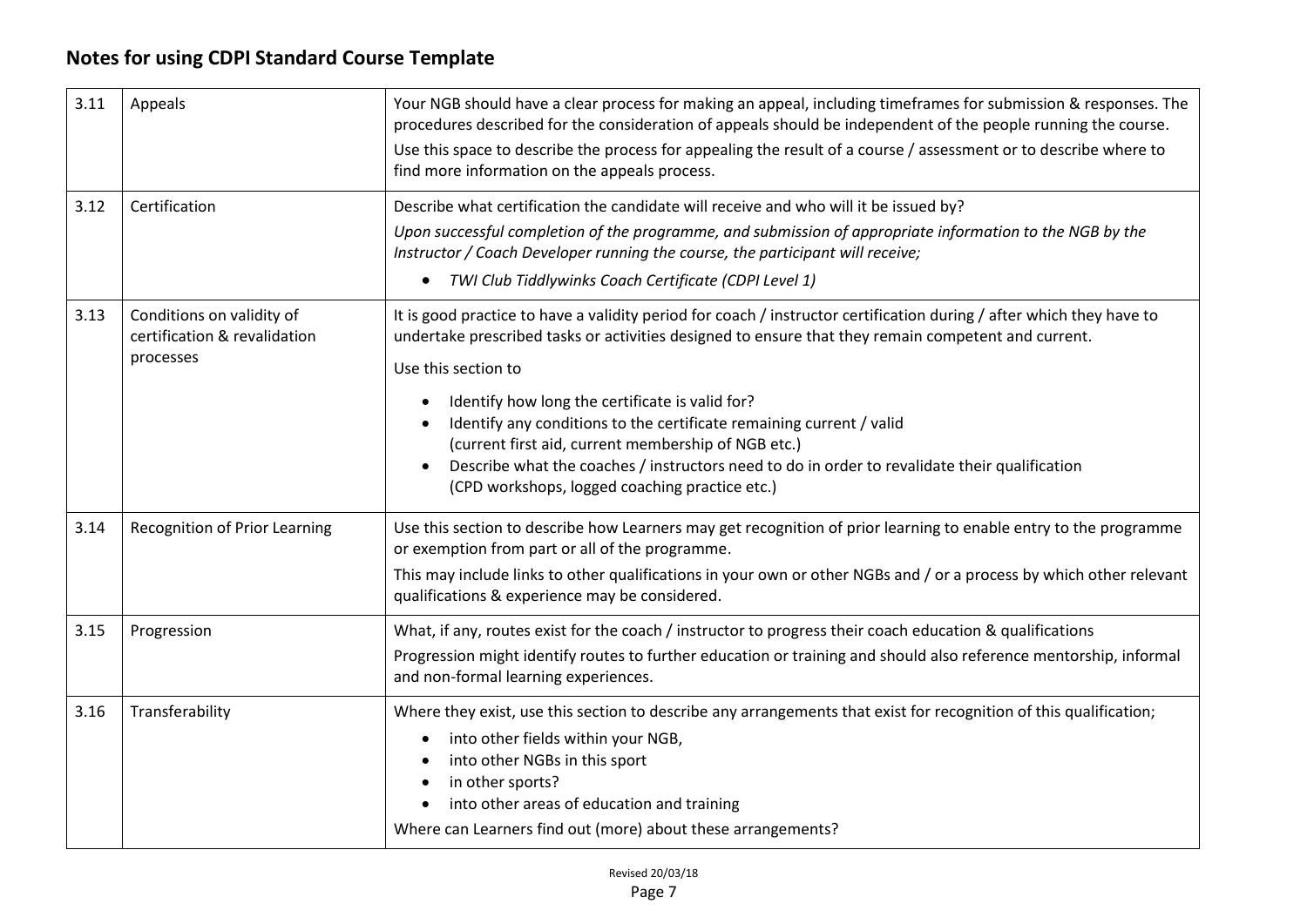| 3.17 | Access & Inclusion | Your organisation should have a stated policy with respect to access and inclusion for this training & certification                                                                                    |
|------|--------------------|---------------------------------------------------------------------------------------------------------------------------------------------------------------------------------------------------------|
|      |                    | programme                                                                                                                                                                                               |
|      |                    | Use this space to describe any arrangements or processes in place to facilitate access to this programme for<br>people with additional needs or identify where people can get more information on this. |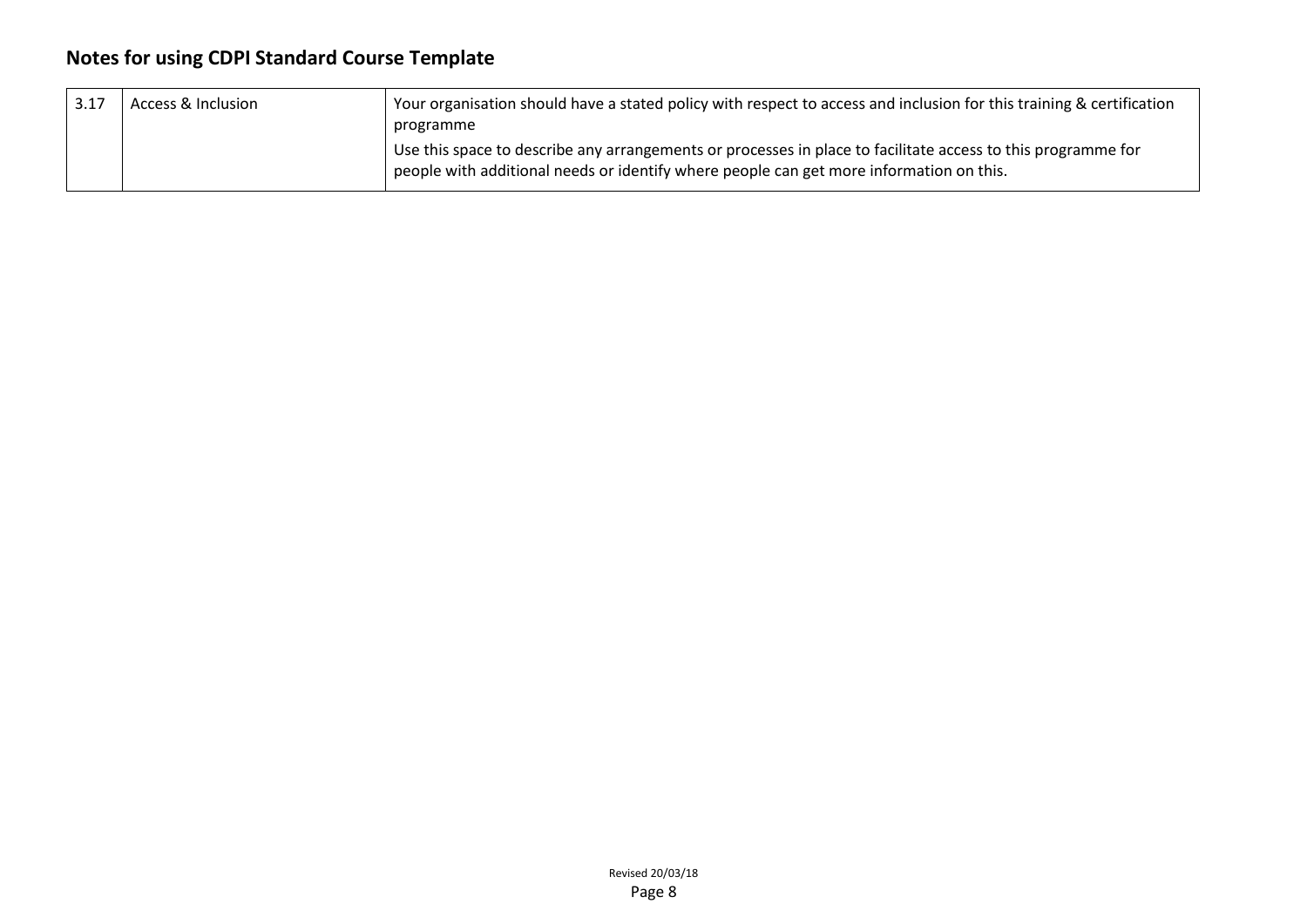| 4.0 | <b>Programme Syllabus</b> | Use this section to identify the outcomes that need to be achieved during the programme.<br>Note that this is a programme syllabus not a course syllabus as not all of the outcomes will be achieved or measured<br>during contact training. Some may be measured as learners join the programme (pre-requisite requirements) or<br>may be fulfilled through separate external training / certification (First Aid etc.) |
|-----|---------------------------|--------------------------------------------------------------------------------------------------------------------------------------------------------------------------------------------------------------------------------------------------------------------------------------------------------------------------------------------------------------------------------------------------------------------------|
|     |                           | To help you write "SMART" outcomes, we have included a list of Action Verbs at the back of this document. Try and<br>use these when framing competency statements and avoid using the "RAKU" verbs (Recognise, Appreciate, Know &<br>Understand)                                                                                                                                                                         |
|     |                           | In brackets, reference the outcomes from the appropriate CDPI Syllabi, this will help you ensure that your Syllabi will<br>fit the relevant level in the CDPI and will help SI Coaching staff and Programme Review Panel when assessing the<br>programme.                                                                                                                                                                |

Example on next page…..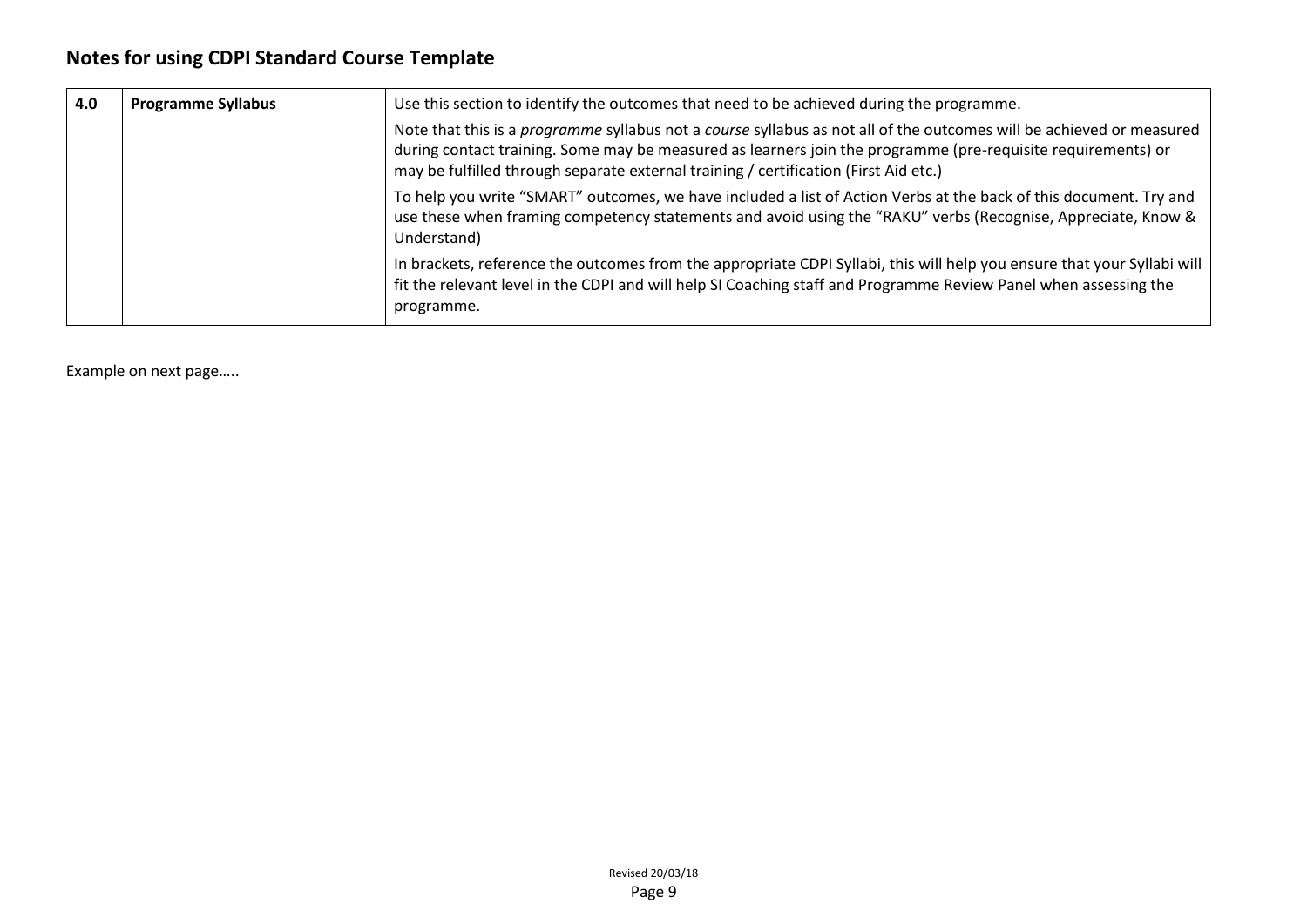Example (extracted from Irish Underwater Council's Snorkel Instructor development programme)

### 1 Knowledge of sport and participation programmes

|     |                                         | The Instructor will be able to                                                                                                                                           | <b>Secondary outcomes</b>                                                                                                                                                                                               |
|-----|-----------------------------------------|--------------------------------------------------------------------------------------------------------------------------------------------------------------------------|-------------------------------------------------------------------------------------------------------------------------------------------------------------------------------------------------------------------------|
| 1.1 | <b>Role of National Governing Body</b>  | Identify the role of the IUC in the development of the sport and delivery of<br>a national quality assured training programmes. (1.1)                                    |                                                                                                                                                                                                                         |
|     |                                         | Identify the role of Sport Ireland Coaching and the Adventure Sports<br>Framework in the delivery of instructor / coach Training programmes. (1.1)                       |                                                                                                                                                                                                                         |
| 1.2 | <b>Role of IUC Snorkelling Centres</b>  | Identify the role of the IUC Snorkelling Centres in the delivery of a national<br>quality assured training programme and where to get information on<br>standards. (1.1) |                                                                                                                                                                                                                         |
| 1.3 | Knowledge of IUC Snorkelling programmes | Identify outcomes for each of the courses within the IUC snorkelling<br>programme. $(1.1)$                                                                               | Using the snorkelling logbook & Instructor handbook instructors should be able to describe what<br>participants should have done / be able to do by the end of each of the courses in the IUC<br>snorkelling programme. |
| 1.4 | <b>Role of Sport Ireland Coaching</b>   | Identify the role of Sport Ireland Coaching and the Adventure Sports<br>Framework in the delivery of instructor / coach Training programmes. (1.1)                       |                                                                                                                                                                                                                         |

### 2 Instructional Skills *The Instructor will be able to …….*

| $2.1\,$ | Delivering skills based sessions    | Demonstrate that they can introduce and develop a new skill to a group of<br>participants. (1.3)                                   | Take a skill and break it into its component parts (teaching points)<br>Introduce and coach a new skill to participants using a skill development model |
|---------|-------------------------------------|------------------------------------------------------------------------------------------------------------------------------------|---------------------------------------------------------------------------------------------------------------------------------------------------------|
|         | Delivering knowledge based sessions | Demonstrate that they can introduce and develop an area of knowledge to<br>a group of participants. (1.3)                          | Take an area of knowledge deliver it to participants in a manner that will develop understanding<br>and familiarity with it.                            |
|         | Course programming                  | Identify the most appropriate order in which to deliver skills and<br>knowledge for sessions in all IUC snorkelling courses. (5.4) | Identify appropriate most order to deliver skills<br>Identify appropriate timeframe for delivery and practice of skills.                                |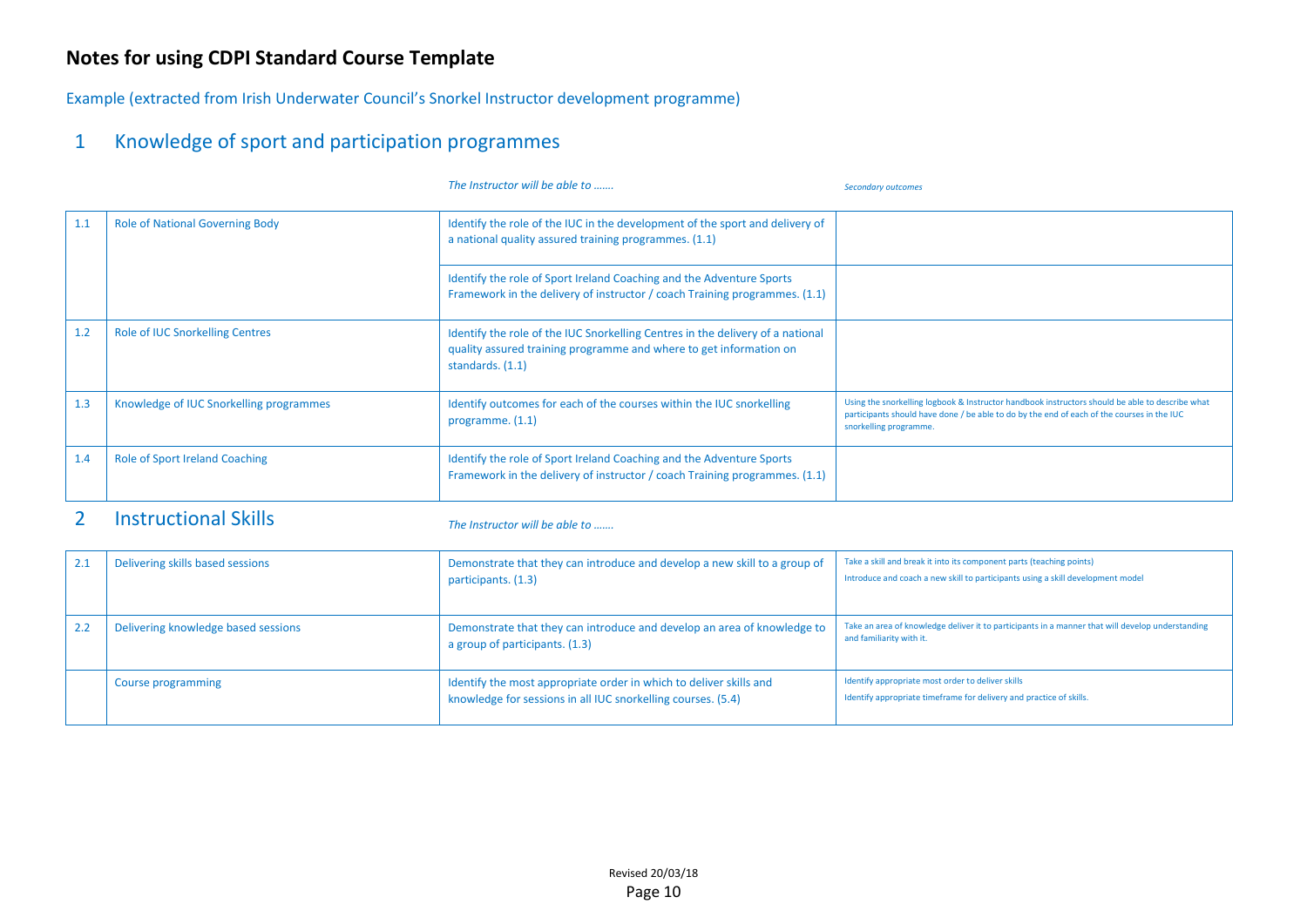| Sample Course programme | Use this section to provide a sample programme indicating;                                                                                                                                                                                                                                                                                                                                                                                                   |  |
|-------------------------|--------------------------------------------------------------------------------------------------------------------------------------------------------------------------------------------------------------------------------------------------------------------------------------------------------------------------------------------------------------------------------------------------------------------------------------------------------------|--|
|                         | Sessions that might be included & outcomes / objectives covered (Session, Primary & secondary outcomes).<br>The order in which session might be best delivered.<br>Indicative time frame (Time allowed).<br>Possible delivery methods and tasks that might be used (Delivery Method).<br>How the learning outcome will be assessed and the evidence / record that will be produced (Record).<br>Suggested / required methods of recording learning (Record). |  |

#### Example – Extracted from the Irish Underwater Councils Snorkel Instructor Development programme

| <b>Day</b>                                   | 1/4                                 |                                                      |                                                                                                                                                                                                                                                             |                                                                                                                                                                                               |                                |                                                                                                                                 |
|----------------------------------------------|-------------------------------------|------------------------------------------------------|-------------------------------------------------------------------------------------------------------------------------------------------------------------------------------------------------------------------------------------------------------------|-----------------------------------------------------------------------------------------------------------------------------------------------------------------------------------------------|--------------------------------|---------------------------------------------------------------------------------------------------------------------------------|
| <b>Time</b><br><b>Start</b><br><b>Finish</b> | <b>Time</b><br>allowed<br>(minutes) | <b>Session</b>                                       | <b>Primary Objectives</b><br>By the end of this session participants will;                                                                                                                                                                                  | <b>Secondary Objectives</b><br>By the end of this session participants will<br>also:                                                                                                          | <b>Delivery method</b>         | <b>Record</b>                                                                                                                   |
| 0900<br>1000                                 | 10                                  | Introductions                                        | Have been Introduced to ID's running course<br>Have been introduced to each other<br>Have been introduced to venue & facilities                                                                                                                             |                                                                                                                                                                                               | Class based, ID led group work | <b>Instructor Workbook</b><br>Pages 4-5                                                                                         |
|                                              | 20                                  | <b>Expectations, contracts &amp;</b><br>housekeeping | Have identified their expectations from the<br>course<br>Be aware of what is required to successfully<br>complete training course                                                                                                                           | Have agreed on contribution required by them<br>Agree on contribution expected of IDs<br>Agree rules & rosters for week as required.<br>Hand out, complete and collect course report<br>forms | Class based, ID led group work | Signed "contracts" posted<br>Rules & rosters posted<br>Completed course report<br>forms<br>Complete prerequisites check<br>list |
|                                              | 30                                  | Role & qualities of the<br>Instructor                | Have described what the snorkelling Instructor<br>does<br>Be able to describe those qualities a good<br>instructor should have / demonstrate                                                                                                                |                                                                                                                                                                                               | Class based, ID led group work | <b>Instructor Workbook</b><br>Page 12                                                                                           |
| 1000<br>1100                                 | 60                                  | Creating the learning<br>experience                  | Be able to describe how people learn -<br>hearing, seeing, doing and relate this to the<br>introduction and development of skills and<br>knowledge associated with snorkelling.<br>Be able to describe the barriers to learning and<br>how to remove these. |                                                                                                                                                                                               | Class based, ID led group work | <b>Instructor Workbook</b><br>Pages 13 - 15                                                                                     |
| 1100<br>1230                                 | 90                                  | <b>Skills Development Model</b><br>Onshore           | Be able to identify the key components to a<br>skill (teaching points).                                                                                                                                                                                     | Have identified and recorded the key<br>components for:                                                                                                                                       | Onshore in small groups (3s)   | <b>Instructor Workbook</b><br>Page 17                                                                                           |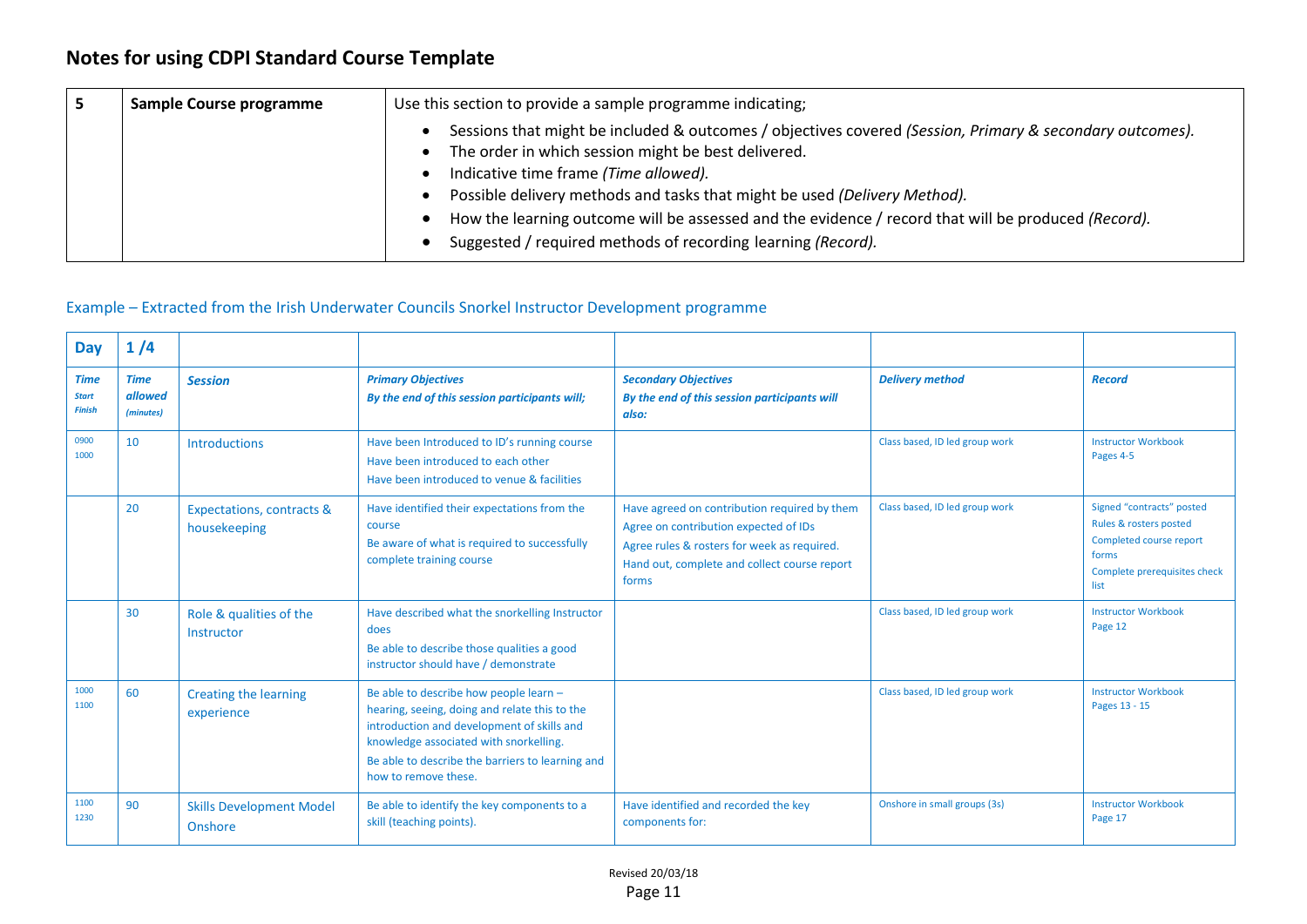|              |    |                                                                                                                         | Have identified the key components to a skill.                                                                                                                                                                                                                                     | A shore based skill - doesn't have to be<br>snorkelling related.                                                                                                                               | "Teach" someone a task like tying shoe lace,<br>stand up from lying, putting on a mask &<br>snorkel |                                                                                                                  |
|--------------|----|-------------------------------------------------------------------------------------------------------------------------|------------------------------------------------------------------------------------------------------------------------------------------------------------------------------------------------------------------------------------------------------------------------------------|------------------------------------------------------------------------------------------------------------------------------------------------------------------------------------------------|-----------------------------------------------------------------------------------------------------|------------------------------------------------------------------------------------------------------------------|
|              |    |                                                                                                                         |                                                                                                                                                                                                                                                                                    | Be able to describe role and components of<br>EDICT model for skill development.                                                                                                               | <b>Class based</b><br>Introduce skills development model                                            | <b>Instructor Workbook</b><br>Page 18                                                                            |
| 1230<br>1300 | 30 | Sharing skills & knowledge<br>Planning<br>For delivery of Sharing Skills & knowledge sessions                           | Be able to demonstrate how to run sessions<br>for novice snorkelers.                                                                                                                                                                                                               | Be able to identify what skills are covered in<br>"Snorkel Skills"<br>Have identified what order to cover skills -<br>progression<br>Have broken skills into components & planned<br>delivery. | On shore<br>ID led group work                                                                       | <b>Instructor workbook</b><br>Page 32<br>List of skills to use includes in:<br><b>Course Syllabus</b><br>Page 17 |
| 1300<br>1400 |    | Lunch                                                                                                                   |                                                                                                                                                                                                                                                                                    | Move to the pool                                                                                                                                                                               |                                                                                                     |                                                                                                                  |
| 1400<br>1600 | 60 | Sharing skills & knowledge<br><b>Swimming Pool</b><br><b>Delivery</b><br>of skills from<br><b>Snorkel Skills Course</b> | Be able to demonstrate how to run sessions<br>for novice snorkelers.                                                                                                                                                                                                               | Have delivered sessions from "Snorkel Skills"                                                                                                                                                  | In the pool<br>Participant led sessions.                                                            | <b>Assessment Log Completed by</b><br>ID                                                                         |
|              | 30 | Sharing skills & knowledge<br><b>Review</b><br>delivery of Sharing Skills & knowledge sessions                          |                                                                                                                                                                                                                                                                                    | Have reviewed sessions & recorded methods &<br><b>PIGS</b>                                                                                                                                     | On shore<br>ID led discussion                                                                       | <b>Session Record sheets</b><br>(Instructor Workbook<br>Page 55) completed by<br>Learner                         |
|              | 30 | Move back to Classroom                                                                                                  |                                                                                                                                                                                                                                                                                    |                                                                                                                                                                                                |                                                                                                     |                                                                                                                  |
| 1600<br>1630 | 30 | <b>Session Planning</b>                                                                                                 | Be able to describe why session planners are<br>used.<br>Be able to identify the considerations to be<br>made when planning a teaching session.<br>Have developed a template to be used when<br>planning a teaching session.                                                       |                                                                                                                                                                                                | On shore<br>ID led group work                                                                       | <b>Instructor Workbook</b><br>Page 26                                                                            |
| 1630<br>1700 | 30 | Briefing & de-briefing<br>sessions                                                                                      | Be able to describe the objective of briefings<br>and debriefings to a snorkelling session.<br>Be able to identify the key components of a<br>briefing and debriefing<br>Have developed a template for use when<br>planning and delivering briefings and<br>debriefings (D.I.C.E). |                                                                                                                                                                                                | On shore<br>ID led group work                                                                       | <b>Instructor Workbook</b><br>Page 28 & 29                                                                       |
| 1700<br>1730 | 30 | <b>Review today</b>                                                                                                     | Have reviewed sessions run over the day and<br>recalled learning.                                                                                                                                                                                                                  |                                                                                                                                                                                                | On shore<br>ID led group work                                                                       | <b>Instructor Workbook - Page 8</b>                                                                              |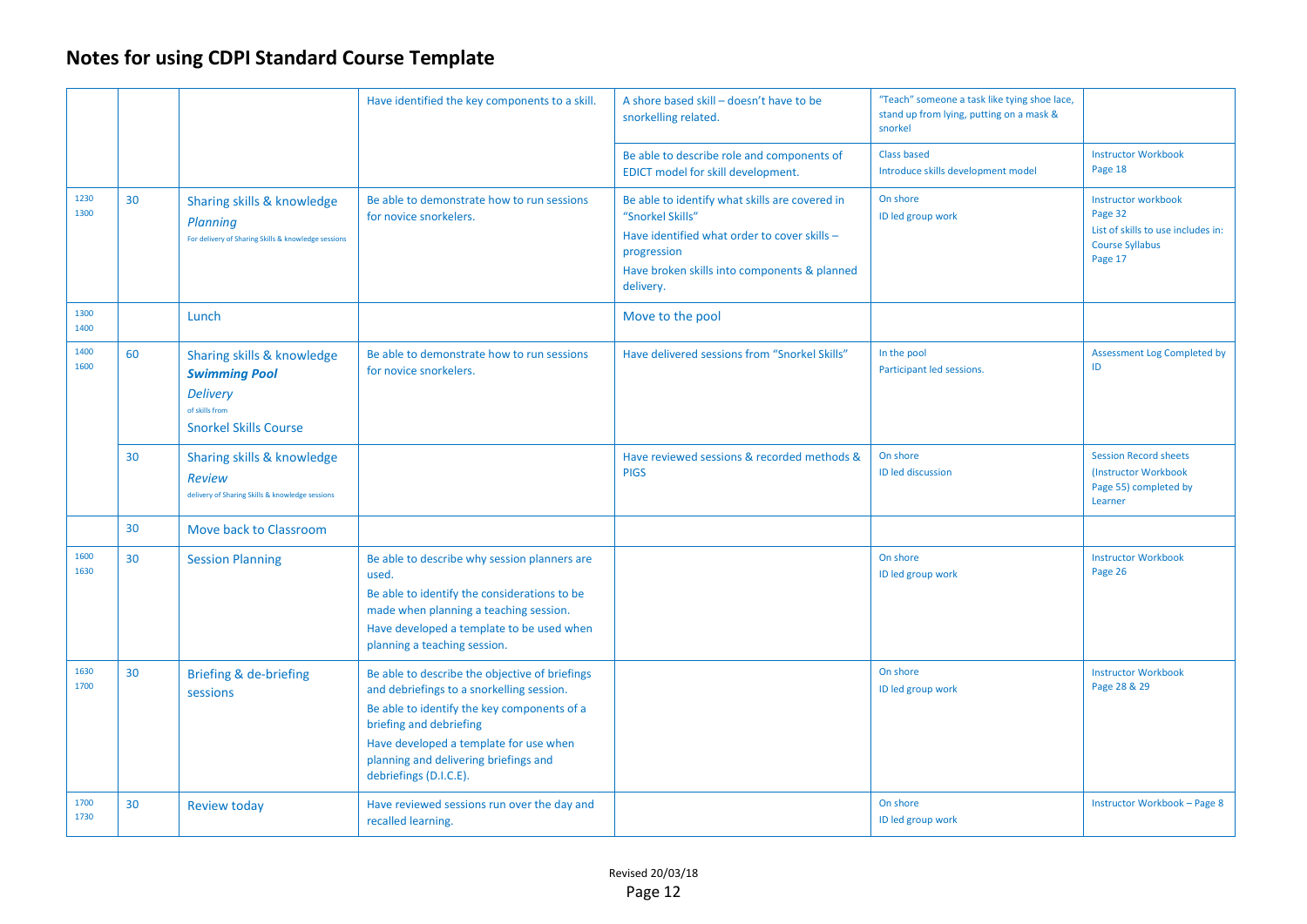|  | <b>Outline tomorrow</b> | Looked forward to tomorrow and know what |  |  |
|--|-------------------------|------------------------------------------|--|--|
|  |                         | to expect and prepare for.               |  |  |

| <b>Day</b>   | 2/4                    |                                                                                                                                                                       |                                                                                                                                                                                                                                                                                                                                            |                                                                                                                                                                                                                                                                                                                                                                                                                                    |                                                                                |                                                                                                                                                                                     |
|--------------|------------------------|-----------------------------------------------------------------------------------------------------------------------------------------------------------------------|--------------------------------------------------------------------------------------------------------------------------------------------------------------------------------------------------------------------------------------------------------------------------------------------------------------------------------------------|------------------------------------------------------------------------------------------------------------------------------------------------------------------------------------------------------------------------------------------------------------------------------------------------------------------------------------------------------------------------------------------------------------------------------------|--------------------------------------------------------------------------------|-------------------------------------------------------------------------------------------------------------------------------------------------------------------------------------|
| <b>Time</b>  | <b>Time</b><br>allowed | <b>Session</b>                                                                                                                                                        | <b>Primary Objectives</b>                                                                                                                                                                                                                                                                                                                  | <b>Secondary Objectives</b>                                                                                                                                                                                                                                                                                                                                                                                                        | <b>Delivery method</b>                                                         | Record                                                                                                                                                                              |
|              | (minutes)              |                                                                                                                                                                       | By the end of this session participants will;                                                                                                                                                                                                                                                                                              | By the end of this session participants will<br>also:                                                                                                                                                                                                                                                                                                                                                                              |                                                                                |                                                                                                                                                                                     |
| 0900<br>0930 | 30                     | Tide & weather                                                                                                                                                        | Have described what implications forecast tide<br>and weather conditions will have on the day's<br>snorkelling activities.                                                                                                                                                                                                                 | Be able to obtain weather forecast & tidal<br>data and apply to snorkelling area / activities,                                                                                                                                                                                                                                                                                                                                     | On shore<br>Participant presentation<br><b>Trainer led discussion</b>          | <b>Instructor Workbook</b><br>Page 49                                                                                                                                               |
| 0930<br>1030 | 60                     | <b>Guidelines on delivering</b><br>knowledge based sessions.                                                                                                          | Be able to identify the range of tools available<br>when running knowledge sessions and<br>evaluate these for suitability.<br>Be able to describe a model for delivering<br>knowledge session.<br>Be able to identify which knowledge based<br>sessions they are expected to deliver during<br>the course and the scope of those sessions. | Be able to identify what knowledge based<br>session they will be expected to run, what is<br>expected during those session and when they<br>are likely to be run.                                                                                                                                                                                                                                                                  | Trainer led group work<br>On shore                                             | <b>Instructor Workbook</b><br>Page $23 - 24$<br>Page 44                                                                                                                             |
| 1030<br>1115 | 45                     | <b>Break</b>                                                                                                                                                          | Prep for knowledge based session                                                                                                                                                                                                                                                                                                           |                                                                                                                                                                                                                                                                                                                                                                                                                                    |                                                                                |                                                                                                                                                                                     |
| 1115<br>1300 | 90                     | Sharing skills & knowledge<br>Delivery of<br><b>Knowledge based</b><br>sessions from<br><b>Snorkel Skills and</b><br><b>Advanced Snorkel Skills</b><br><b>Courses</b> | Be able to demonstrate how to run knowledge<br>sessions for novice and advanced snorkelers.                                                                                                                                                                                                                                                | Be able to identify what skills are covered in<br>"Advanced Snorkel Skills".<br>Have identified what order to cover skills -<br>progression<br>Have broken skills into components & planned<br>delivery.<br>Have delivered onshore sessions from<br>"Snorkel Skills and "Advanced Snorkel Skills"<br>Have reviewed sessions & recorded methods<br>& PIGS<br>Have recorded participants progress on Skills<br><b>Tracker sheets</b> | Onshore (2 groups)<br>Participant led<br>8 x 15min sessions<br><b>Debriefs</b> | Session plans completed prior<br>to delivery - copy for all.<br><b>Session Record sheets</b><br>completed post-delivery -<br>completed by all<br>Assessment Log completed by<br>ID. |
| 1300<br>1400 |                        | Lunch<br>Move to pool                                                                                                                                                 |                                                                                                                                                                                                                                                                                                                                            |                                                                                                                                                                                                                                                                                                                                                                                                                                    |                                                                                |                                                                                                                                                                                     |
| 1400<br>1600 | 120                    | <b>Sharing Skills</b><br><b>Swimming Pool</b>                                                                                                                         | Be able to demonstrate how to run sessions for<br>novice snorkelers.                                                                                                                                                                                                                                                                       | Be able to identify what skills are covered in<br>"Snorkel Skills".                                                                                                                                                                                                                                                                                                                                                                | In the pool<br><b>Participant led</b>                                          | Session plans completed prior<br>to delivery - copy for all.                                                                                                                        |

Revised 20/03/18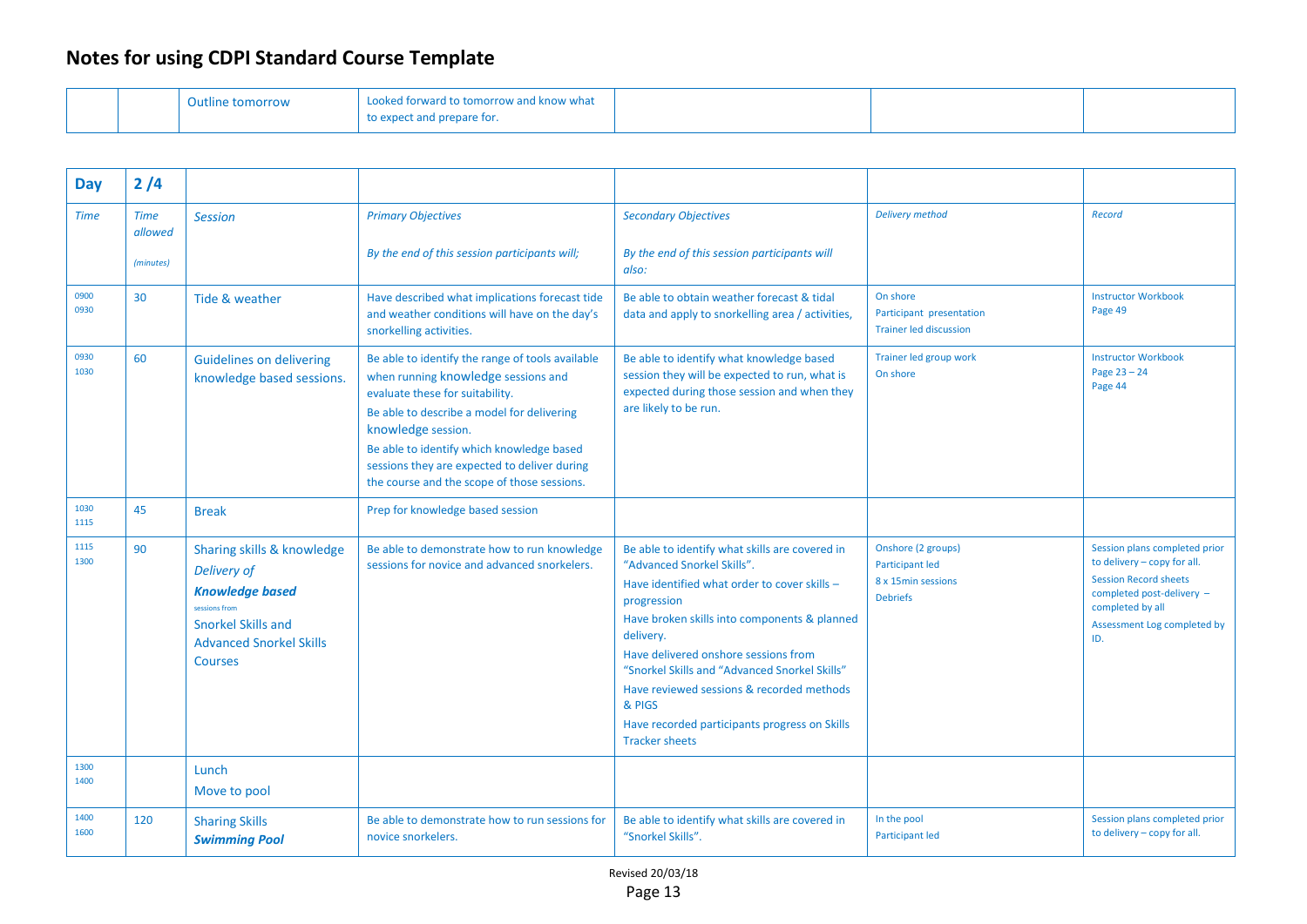|              |    | <b>Using skills from</b><br><b>Snorkel Skills Course</b>                    |                                                                                                                                                                                                                                                                                                                                                                                                                               | Have identified what order to cover skills -<br>progression<br>Have broken skills into components & planned<br>delivery.<br>Have delivered sessions from "Snorkel Skills"<br>in a pool<br>Have reviewed sessions & recorded methods<br>& PIGS<br>Have recorded participants progress on Skills<br><b>Tracker sheets</b> | 4 x 20min sessions                                                                                   | <b>Session Record sheets</b><br>completed post-delivery -<br>completed by all<br>Assessment Log completed by |
|--------------|----|-----------------------------------------------------------------------------|-------------------------------------------------------------------------------------------------------------------------------------------------------------------------------------------------------------------------------------------------------------------------------------------------------------------------------------------------------------------------------------------------------------------------------|-------------------------------------------------------------------------------------------------------------------------------------------------------------------------------------------------------------------------------------------------------------------------------------------------------------------------|------------------------------------------------------------------------------------------------------|--------------------------------------------------------------------------------------------------------------|
| 1600<br>1630 |    | <b>Move to Classroom</b>                                                    |                                                                                                                                                                                                                                                                                                                                                                                                                               |                                                                                                                                                                                                                                                                                                                         |                                                                                                      |                                                                                                              |
| 1630<br>1650 | 20 | Role of IUC, Snorkel<br>training schemes &<br><b>Training Centres</b>       | Be able to describe the role of the IUC in the<br>development of the sport and delivery of a<br>national quality assured training programmes<br>Be able to describe the role of IUC Snorkelling<br>Centres in the delivery of a national quality<br>assured training programme and where to get<br>information on standards.<br>Be able to identify outcomes for each of the<br>courses within the IUC Snorkelling Programme. |                                                                                                                                                                                                                                                                                                                         | Trainer lead - Class room - PP presentation<br><b>Section in IUC Course Notes</b><br>Record:-        | <b>Instructor Workbook</b><br>Page 46-47                                                                     |
| 1650<br>1700 | 10 | Role of Sport Ireland<br><b>Ireland &amp; Adventure Sports</b><br>Framework | Be able to describe the role of Sport Ireland<br>and Adventure Sports Framework in the<br>delivery of Instructor & Coach training<br>programmes.                                                                                                                                                                                                                                                                              |                                                                                                                                                                                                                                                                                                                         | Trainer lead - Class room - IUC PP<br>presentation<br><b>Section in IUC Course Notes</b><br>Record:- | <b>Instructor Workbook</b><br>Page 49                                                                        |
| 1700<br>1730 | 30 | <b>Review today</b>                                                         | Have reviewed sessions run over the day and<br>recalled learning.                                                                                                                                                                                                                                                                                                                                                             |                                                                                                                                                                                                                                                                                                                         | Onshore<br><b>Trainer led discussion</b>                                                             | Instructor workbook - P 8 - 9<br>Instructor workbook - P 56                                                  |
|              |    | Outline next weekend                                                        | Looked forward to next training day and be<br>able to describe what to expect and prepare<br>for.                                                                                                                                                                                                                                                                                                                             | Be able to describe what sessions they will be<br>delivering over the next 2 days of the course.<br>Be able to describe when & where next<br>session are running & what equipment will be<br>needed.                                                                                                                    | On shore<br><b>Trainer led discussion</b>                                                            | Instructor workbook -                                                                                        |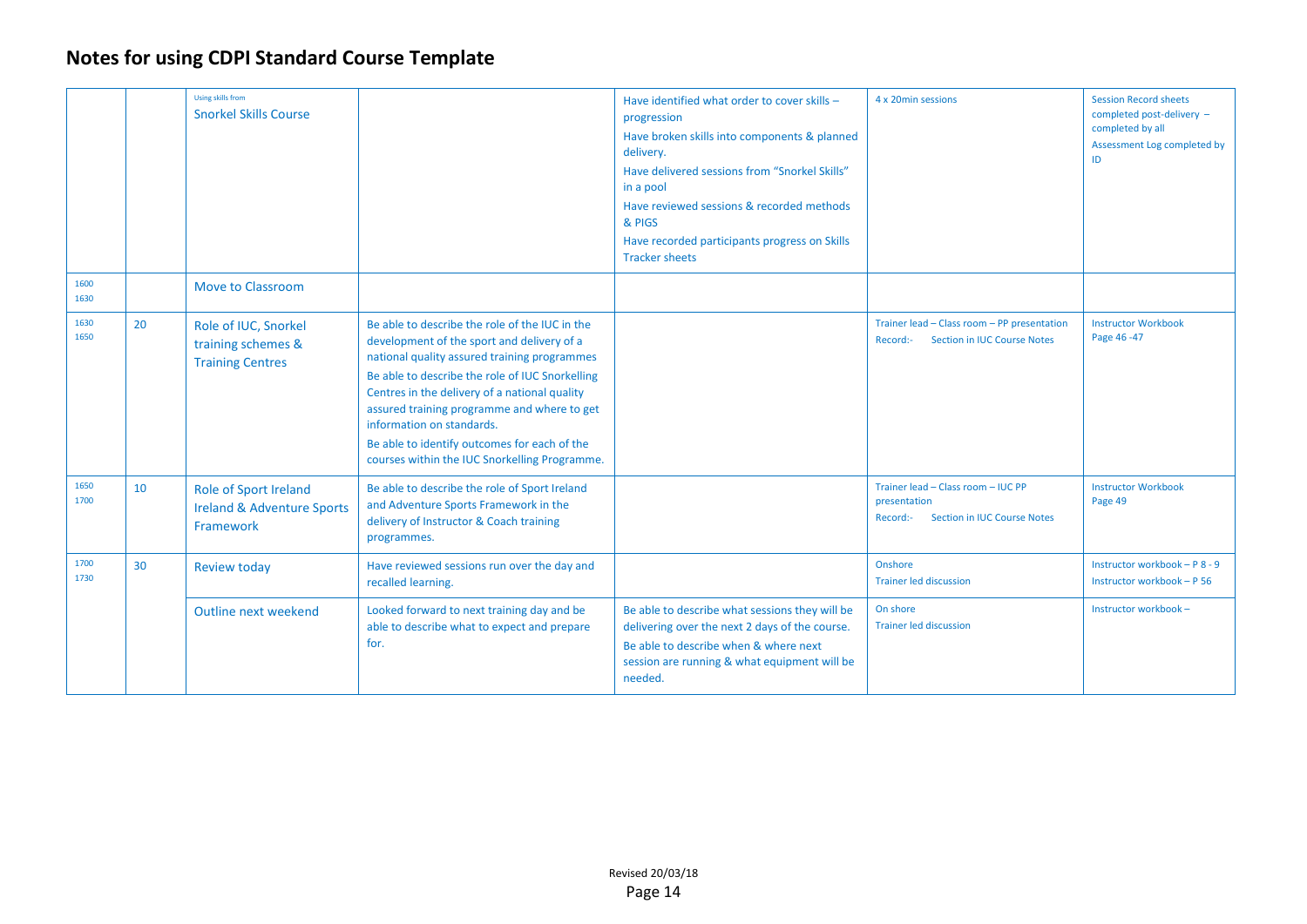#### Appendix 1

**Assessment Criteria & Methodology**

You need to have processes in place to ensure that;

- You can clearly identify what coaches / Instructors need to do to pass the course
- Accurate records of their achievement / progress are maintained and available for review.

Use this section to describe how you do this.

#### **Objective**

Identify what you are seeking to do when assessing coaches / instructors

#### **Method**

Describe

- how the assessment is to be undertaken.
- who is going to assess the candidates.
- What the possible outcomes are (pass, fail, defer etc.) and when they are to be used.

#### **Criteria for Certification as a (name of award)**

| In order to qualify as (name of award) the | This competency is covered    | These are measured / assessed | From which the following       |
|--------------------------------------------|-------------------------------|-------------------------------|--------------------------------|
| participant must                           | under the following programme | <b>bv</b>                     | records / evidence is produced |
|                                            | outcomes                      |                               |                                |
|                                            |                               |                               |                                |

#### **Checklists**

Do you have checklist for use during the assessment process? If so, include them as well as a description on when, who and how they are to be used.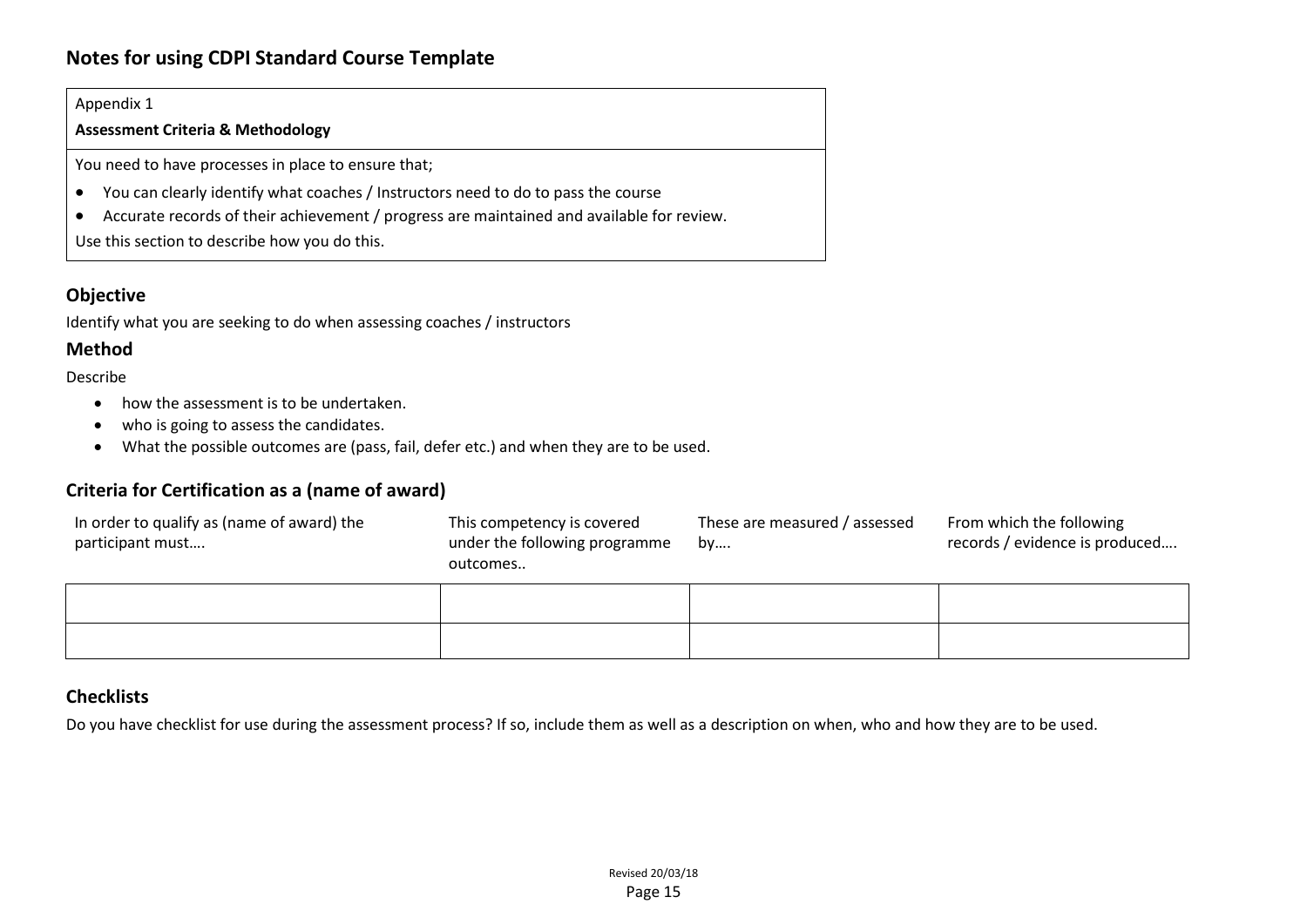Example - Extracted from the Irish Underwater Council Snorkel Instructor Development programme

### Objective

During the Instructor development process Instructors need to be evaluated in order to determine if they are:

- running safe and effective instructor training sessions.
- likely to be able to run an effective snorkel training course that complies with IUC requirements
- Eligible for qualification as an IUC Snorkel Instructor

and to provide trainee Snorkelers with;

- feedback on their performance
- suggested improvement goals

#### Method

The assessment will be run continuously during an approved IUC Snorkel Instructor Training Course.

The observation must include at least three sessions run by the Instructor including;

- a shore based teaching session
- a water based session (Pool)
- a water based teaching session (open water)

The observation / assessment will be conducted by the Instructor Developer running the course. This person will be qualified CDPI Adventure Sport Instructor Developer (Snorkelling).

There are 4 possible results from an Instructor training course.

| <b>Pass</b>  | Candidate has satisfactorily completed all training and pre-requisite requirements and<br>should have an Instructor certificate issued by the IUC and Sport Ireland Coaching.                                                |
|--------------|------------------------------------------------------------------------------------------------------------------------------------------------------------------------------------------------------------------------------|
| <b>Defer</b> | When the candidate has not completed the training satisfactorily but where the Instructor<br>Developer feels that they may be able to rectify this by completing defined work or tasks<br>subsequent to the training course. |
| Fail         | The candidate has not completed the training satisfactorily and cannot rectify this by work or<br>tasks completed subsequent to the training course.                                                                         |
| <b>DNC</b>   | The candidate Did Not Complete the Instructor training course.                                                                                                                                                               |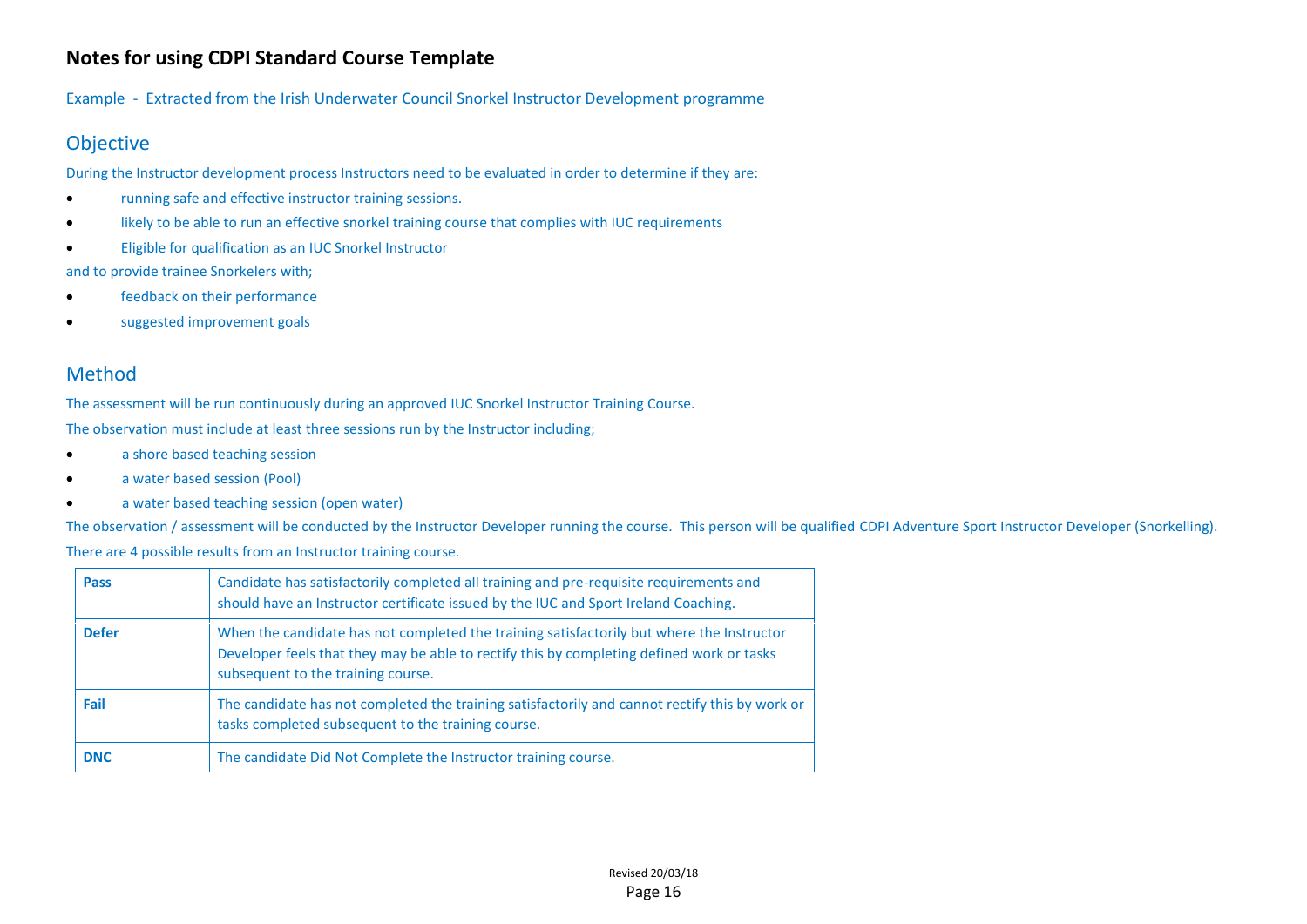### Criteria for Certification as an IUC Snorkel Instructor

| In order to qualify as an IUC Snorkel Instructor the participant<br>must                                                                                        | Covered under the following<br>programme outcomes                                              | These are measured / assessed<br>by                                                                         | From which the following records /<br>evidence is produced                                                                         |
|-----------------------------------------------------------------------------------------------------------------------------------------------------------------|------------------------------------------------------------------------------------------------|-------------------------------------------------------------------------------------------------------------|------------------------------------------------------------------------------------------------------------------------------------|
| Provide evidence that they have completed the Snorkel Instructor<br><b>Pre- entry Assessment</b>                                                                | 2.1                                                                                            | <b>Instructor Pre-entry Assessment</b><br>run by Snorkel Instructor Developer                               | Certificate of completion held in<br>Learners portfolio<br>Tracked on "Participant Tracker &<br><b>Certification Request Form"</b> |
| Hold a current First Aid Certificate                                                                                                                            | 2.2                                                                                            | Learner shows certificate &<br>provides copy to Instructor<br>Developer                                     | Tracked on "Participant Tracker &<br><b>Certification Request Form"</b><br>Copy held in Learners portfolio                         |
| Demonstrate that they can safely and effectively plan and deliver:                                                                                              |                                                                                                |                                                                                                             |                                                                                                                                    |
| a knowledge based teaching session<br>$\bullet$                                                                                                                 | 5.2, 5.5, 5.5, 5.8, 5.10, 6.1, 6.2,<br>7.1, 7.2                                                | Lead Instructor Developer using<br><b>Snorkel Instructor Assessment Log</b><br>for Knowledge based sessions | Tracked on "Participant Tracker &<br><b>Certification Request Form"</b><br>Assessment Log held in Learners<br>portfolio            |
| a teaching session based in a pool                                                                                                                              | 5.1, 5.4, 5.6, 5.7, 5.8, 5.10, 6.1,<br>6.2, 7.1, 7.2                                           | Lead Instructor Developer using<br><b>Snorkel Instructor Assessment Log</b><br>for pool sessions            | <b>Tracked on "Participant Tracker &amp;</b><br><b>Certification Request Form"</b><br>Assessment Log held in Learners<br>portfolio |
| a teaching session based in open water                                                                                                                          | 3.1.2, 3.2.2, 5.1, 5.4, 5.6, 5.7, 5.8,<br>5.10, 6.1, 6.2, 7.1, 7.2                             | Lead Instructor Developer using<br><b>Snorkel Instructor Assessment Log</b><br>for open water sessions      | Tracked on "Participant Tracker &<br><b>Certification Request Form"</b><br>Assessment Log held in Learners<br>portfolio            |
| Have attended a Snorkel Instructor Training course<br>and<br>have completed the IUC Snorkel Instructor Workbook                                                 | 1.1, 1.2, 1.3, 1.4, 3.1.1, 3.2.1, 4.1,<br>4.2, 4.3, 4.4, 4.5, 5.3, 5.9, 6.3,<br>7.1, 8.2, 8.3. | Lead Instructor developer                                                                                   | <b>Completed Instructor Workbook</b>                                                                                               |
| Have passed Garda Vetting with IUC<br>(Except where participants have declared, using the appropriate<br>IUC form, that they will not be working with children) |                                                                                                | <b>Completing Garda Vetting through</b><br><b>IUC Office</b>                                                | Tracked on "Participant Tracker &<br><b>Certification Request Form"</b>                                                            |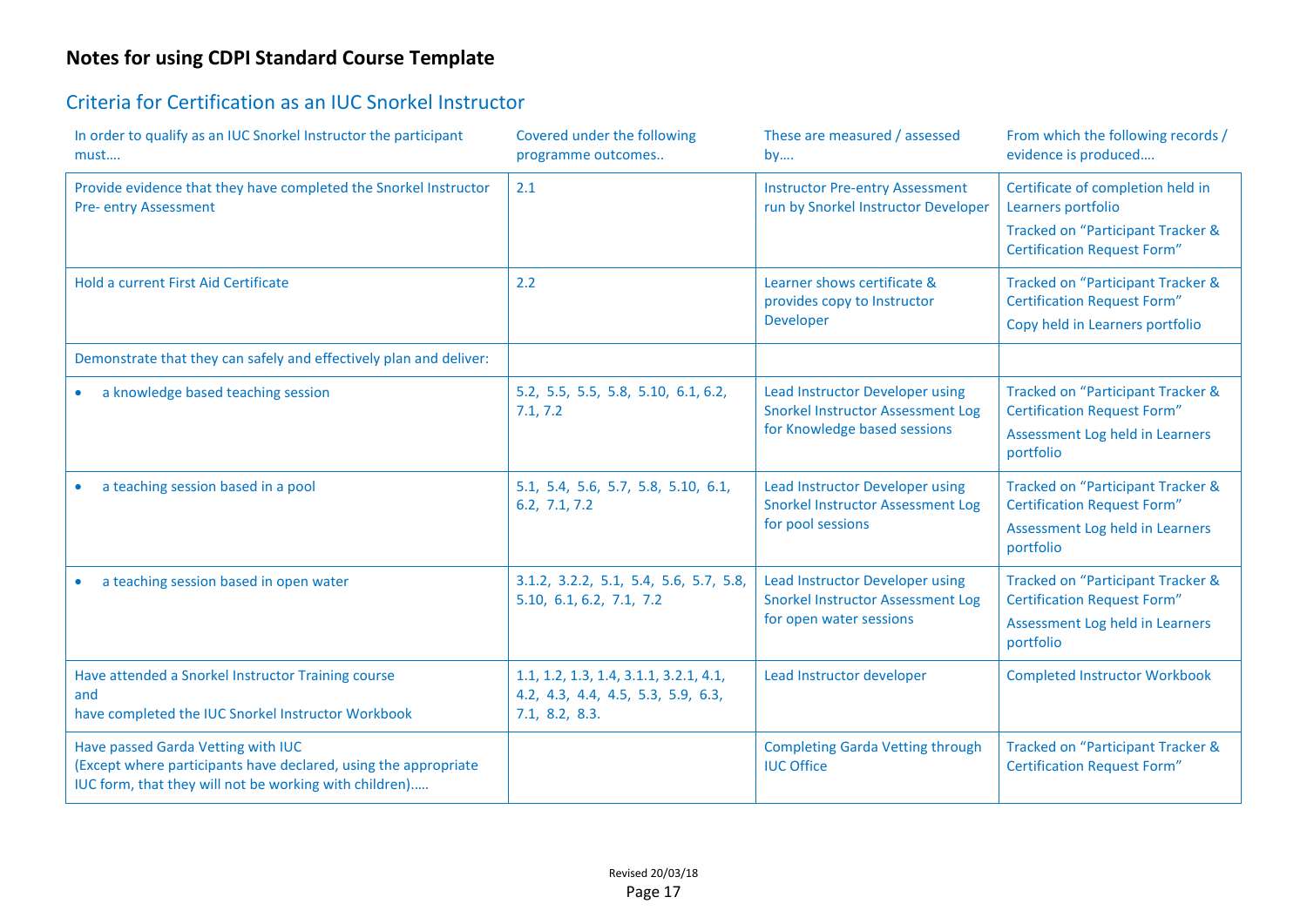#### Appendix 2

#### **Course pre-requisites**

Where there are a number of skill, knowledge and competencies that the coach / instructor is required to have prior to entering onto the programme it is worth describing these in some detail here.

| (Skill / Knowledge / Experience) |                                                                                                              |  |  |  |  |  |
|----------------------------------|--------------------------------------------------------------------------------------------------------------|--|--|--|--|--|
| Objective                        | Why is this skill, knowledge or experience required prior to this Instructor /<br>Coaching course?           |  |  |  |  |  |
| Method                           | How are these to be acquired and measured?<br>How long is this going to take?                                |  |  |  |  |  |
| Assessment / Evidence            | What are the specific skills, knowledge or experience to be measured and what<br>evidence is to be gathered? |  |  |  |  |  |

#### Example - Extracted from the Irish Underwater Council Snorkel Instructor Development programme

| Part 2            | <b>Swim Test</b>                                                                                                                                                                                                                                                 |                                                                                                                                                                                                                                           |  |  |
|-------------------|------------------------------------------------------------------------------------------------------------------------------------------------------------------------------------------------------------------------------------------------------------------|-------------------------------------------------------------------------------------------------------------------------------------------------------------------------------------------------------------------------------------------|--|--|
| Objective         | The swim test shows that the Snorkel Instructor Candidate is a strong enough swimmer to be able<br>to lead, manage and care for groups of snorkelers in open water.                                                                                              |                                                                                                                                                                                                                                           |  |  |
| Method            | This assessment may be undertaken in either a swimming pool or in open water. Wetsuits may be<br>used in open water but not when swimming in pools.                                                                                                              |                                                                                                                                                                                                                                           |  |  |
| Assessment        |                                                                                                                                                                                                                                                                  | Snorkel 1000m in under 20 minutes (full snorkel equipment)                                                                                                                                                                                |  |  |
|                   | them on.                                                                                                                                                                                                                                                         | In water that is 2 - 3 m deep, recover both fins from the bottom and, while on the surface, put                                                                                                                                           |  |  |
| Part <sub>3</sub> | <b>Skills Assessment</b>                                                                                                                                                                                                                                         |                                                                                                                                                                                                                                           |  |  |
| Objective         | The snorkelling skills assessment shows that the candidates can demonstrate the key skills they<br>will be required to deliver as Snorkel Instructors.                                                                                                           |                                                                                                                                                                                                                                           |  |  |
| Method            | This assessment may be undertaken in either a swimming pool or in open water. The candidate<br>needs to supply and use the appropriate personal snorkelling equipment.                                                                                           |                                                                                                                                                                                                                                           |  |  |
| Assessment        | Getting in and out of<br>the water                                                                                                                                                                                                                               | Enter the water safely while wearing all snorkelling equipment using one<br>or more of the following techniques<br>"Silent entry" - From sitting on edge of pool<br>$\bullet$<br>Step entry - From standing on edge of water<br>$\bullet$ |  |  |
|                   |                                                                                                                                                                                                                                                                  | Safely get out of the water.                                                                                                                                                                                                              |  |  |
|                   | <b>Diving</b>                                                                                                                                                                                                                                                    | To surface dive, swim along for a distance of not less than 5 meters<br>underwater and then surface                                                                                                                                       |  |  |
|                   | Demonstrate how to approach a distressed, conscious casualty<br><b>Towing</b><br>Tow another snorkeler for 50 meters while;<br>The casualty provides no assistance<br>$\bullet$<br>Keeping the casualties face & mouth above the water at all times<br>$\bullet$ |                                                                                                                                                                                                                                           |  |  |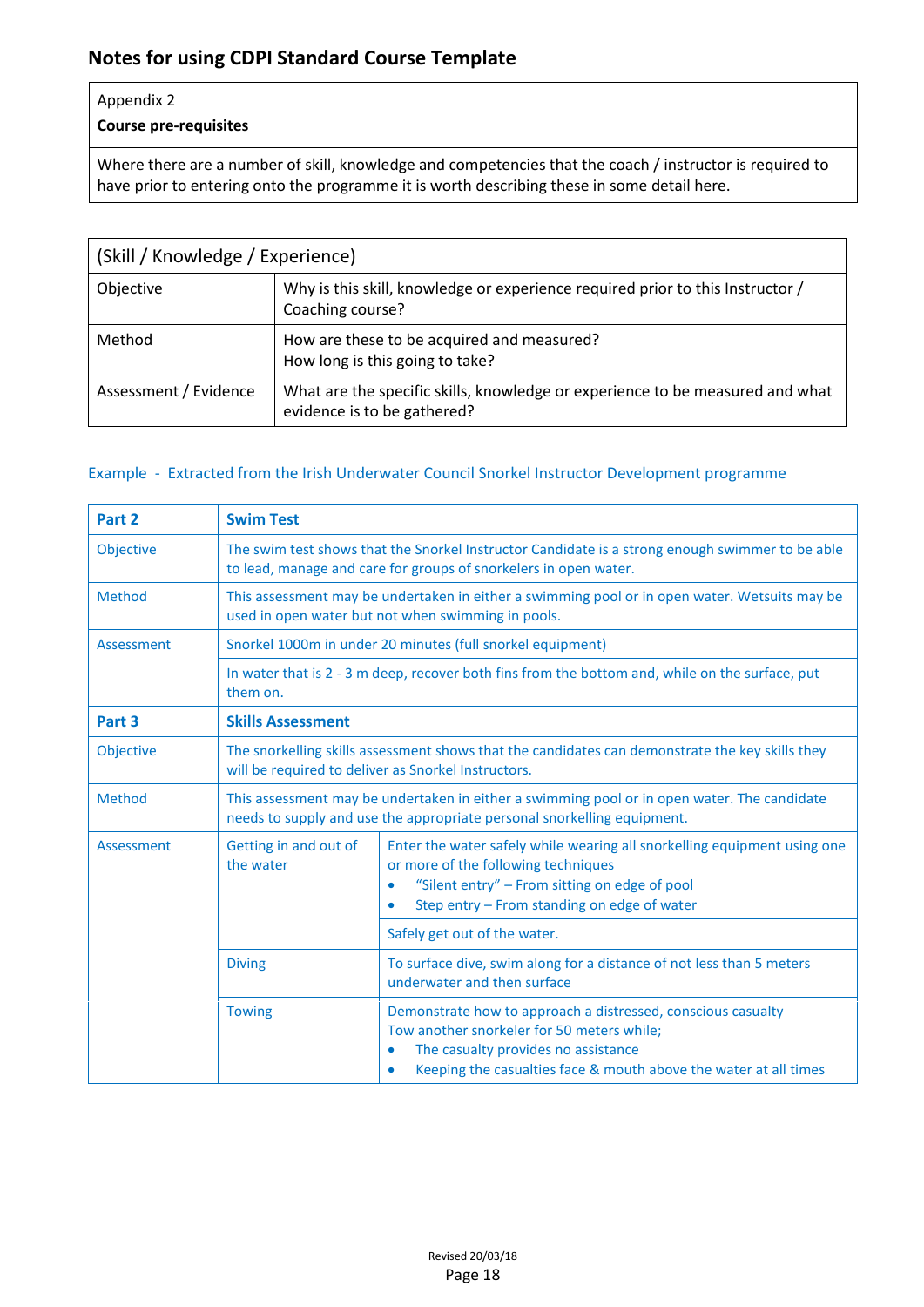#### Appendix 3

**Sessions for delivery by coaches or instructors during this programme**

In order to make courses more consistent, it may be useful to include a list of coaching sessions that Coach / Instructor Developers would ask the coaches or instructors to deliver during the course. These sessions should reflect those that the coaches / instructors on this course are likely to deliver when working with players / participants.

- Skills based coaching sessions –these are "practical" or "field based" skills
- Knowledge based coaching sessions these are sessions that have a largely theoretical content

#### Example - Extracted from the Irish Underwater Council Snorkel Instructor Development programme

#### **Skills based coaching sessions**

|               | <b>Session title</b>                                | <b>Session allocated to</b><br>(Name of Coach / Instructor) |
|---------------|-----------------------------------------------------|-------------------------------------------------------------|
|               | Clearing mask & snorkel on the surface of the water |                                                             |
| $\mathcal{P}$ | Getting into & out of the water (Pool)              |                                                             |
| 3             | Getting into & out of the water (Open water)        |                                                             |
| 4             | Surface dive & surfacing                            |                                                             |

# **Knowledge based coaching sessions**

|               | <b>Session title</b>                                                        | Session allocated to<br>(Name of Coach / Instructor) |
|---------------|-----------------------------------------------------------------------------|------------------------------------------------------|
|               | Route planning & in water navigation techniques                             |                                                      |
| $\mathcal{P}$ | Shallow Water Blackout – what it is, how to prevent it and how to treat it. |                                                      |
| 3             | The effects of pressure on a snorkeler                                      |                                                      |
| 4             | The effects of cold and how to tell & what to do if someone is cold         |                                                      |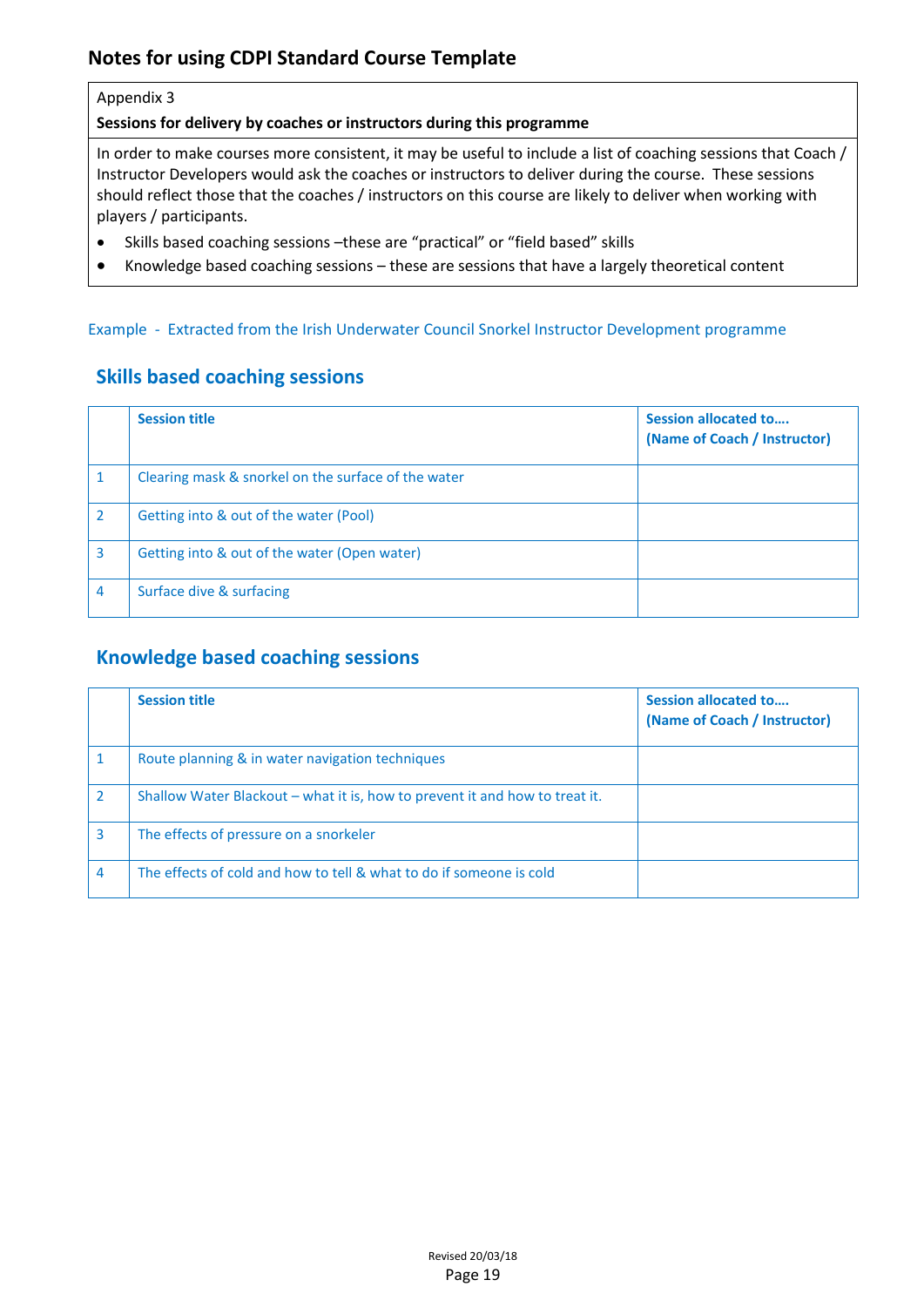#### **Handy Hints for working in this Word Document**

In the document anything in brackets should be replaced by your own text – (NGB Name)  $\rightarrow$  Irish Tiddlywinks

There is information included in the "Header" at the top of each page. If you want to edit these either; Hover the cursor over the header text and double click or In top toolbar > Insert > Header > Edit Header When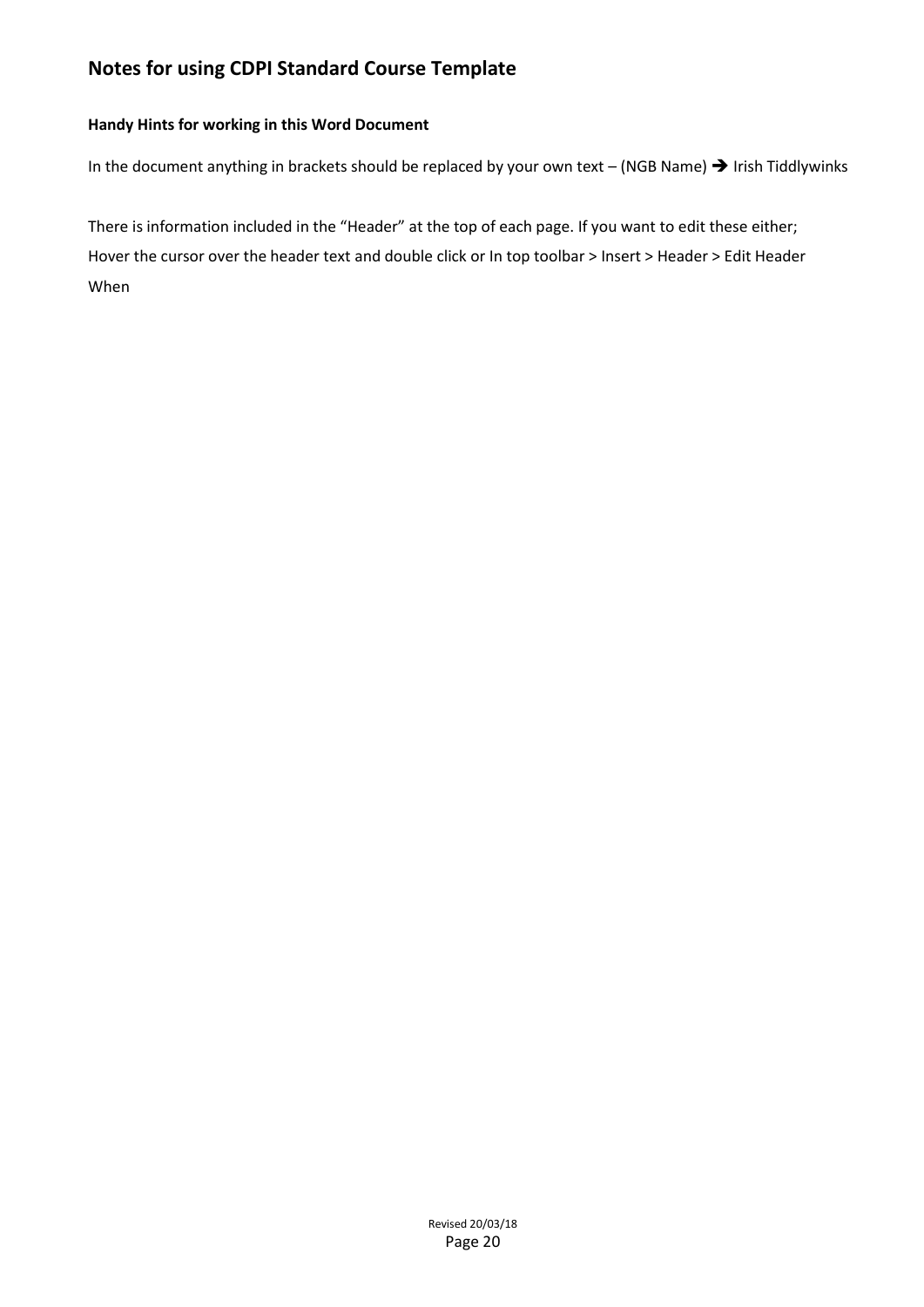Print this and the next page off and put them somewhere you can see them when writing your programme



| <b>Contact Details - NGB Lead Officers</b> |                             |                               |                            |                            |                             |  |
|--------------------------------------------|-----------------------------|-------------------------------|----------------------------|----------------------------|-----------------------------|--|
| Declan O'Leary                             | <b>Fiona Larkin</b>         | <b>Hayley Harrison</b>        | <b>Adrian Byrne</b>        | <b>Yvonne Byrne</b>        | <b>Tony Wright</b>          |  |
| doleary@<br>sportireland.ie                | flarkin@<br>sportireland.ie | hharrison@<br>sportireland.ie | abyrne@<br>sportireland.ie | ybyrne@<br>sportireland.ie | twright@<br>sportireland.ie |  |
| 086 241 6698                               | 087 931 0740                | 086 362 6023                  | 087 825 9243               | 087 610 3517               | 087 609 2438                |  |

### **SMART Outcomes**

|   | Specific     | Does your outcome<br>Clearly & accurately describe want you want to achieve?                                                         |
|---|--------------|--------------------------------------------------------------------------------------------------------------------------------------|
| M | Measurable   | Does your outcome<br>Use clear definitions & appropriate "action verbs" to allow other<br>people to measure if it has been achieved? |
| Δ | Attainable   | Is the outcome<br>Achievable within the context of this programme or session                                                         |
| R | Relevant     | Does your outcome<br>Assist in the achievement of the overall task / objective                                                       |
|   | Time - Bound | Does your outcome<br>Have a clear timeframe for achievement and fit within the<br>timeframe allowed / available                      |